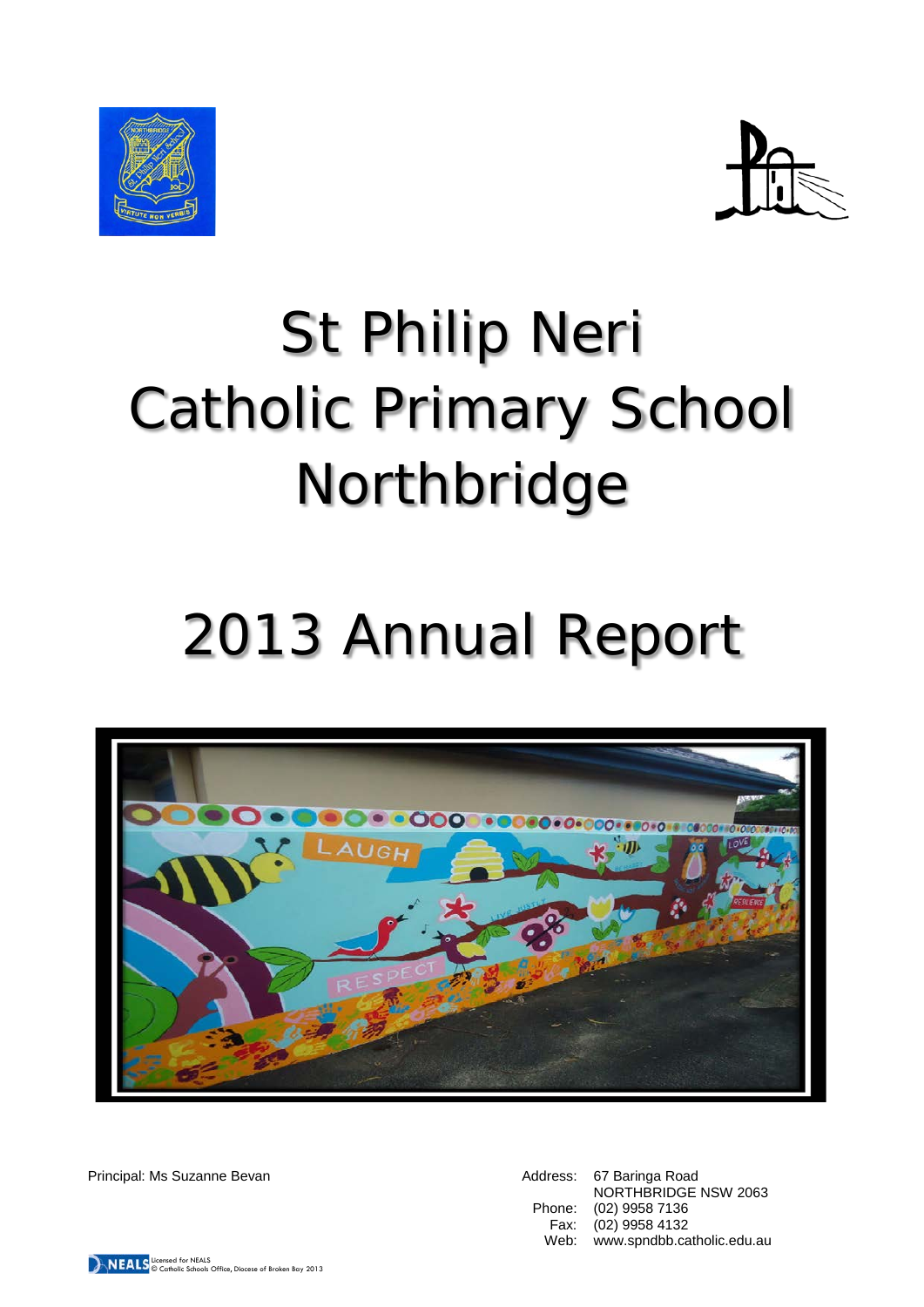

## **1. Message from Our School Community**

#### **1.1 Message from the Principal**

2013 has been another highly productive and successful year for the St Philip Neri Catholic School Community. It has been an exciting year as we joined in the celebrations for the Northbridge Centenary. We even held our own Centenary Art Show. This year I had a very successful contract renewal process which was very positive and enabled me to continue in my position as Principal of St Philip Neri School for the next four years. We have continued to strengthen our practice of working collaboratively with the Parish of the Lower North Shore to ensure that the foundation of our ministry is the Gospel values lived and taught by Jesus Christ. We continued to implement the second year of our Strategic Management Plan which assists us with maintaining the tradition of providing a quality teaching and learning Catholic environment that meets the needs of each child whilst working in partnership with all stakeholders in the school community.

The school's focus is on school improvement whereby all school community members are encouraged to continue with actively participating in leading learning in the following three domains:

- Mission:
- Teaching and Learning; and
- Pastoral Care.

This year the St Philip Neri School Community worked collaboratively on the following School Improvement Goals:

- 1. to embed the Catholic Worldview in policies, practices and procedures;
- 2. to develop a shared understanding of the key principles of teaching and learning that informs practice; and
- 3. to strengthen community understanding of the causes of and effective responses to student anxiety.

The overarching direction for this action was to ensure our vision is ever evolving and changing in response to our context so we can prepare our students for contemporary living and learning.

As a community we believe that the foundation of our ministry is the Gospel values lived and taught by Jesus Christ, which are reflected in our school motto of Deeds not Words – "Virtute non Verbis". In our ministry we continued to promote quality teaching and learning in a Catholic environment, which fosters the participation and collaboration of all members. A very valued part of this process is the working in partnership with parents in the education of their children.

This year at St Philip Neri Catholic Primary School has been enjoyable and rewarding, and one where the importance of community has been emphasised. This year we launched St Philip Neri as a KidsMatter School whereby we work within a [framework t](http://www.kidsmatter.edu.au/health-and-community/about-kidsmatter/kidsmatter-framework)hat helps us put [evidence-based](http://www.kidsmatter.edu.au/health-and-community/about-kidsmatter/kidsmatter-evidence-base)  strategies in place to support the social and emotional wellbeing of all our community members.

I believe that as a community we will continue to be guided by our spiritual heritage. The dignity of all will inspire us to live justly and work collaboratively whilst providing opportunities for individuals to realise freedom through education to prepare them to confront the world of the future fearlessly. We will continue to move from strength to strength as we aim to provide the best possible education for all of our students. I anticipate the continued support of the school community as we journey together to meet future challenges and further implement our Strategic Management Plan. Our main aim is to ensure the sustainability and ongoing development of a quality teaching and learning facility in the 21st century.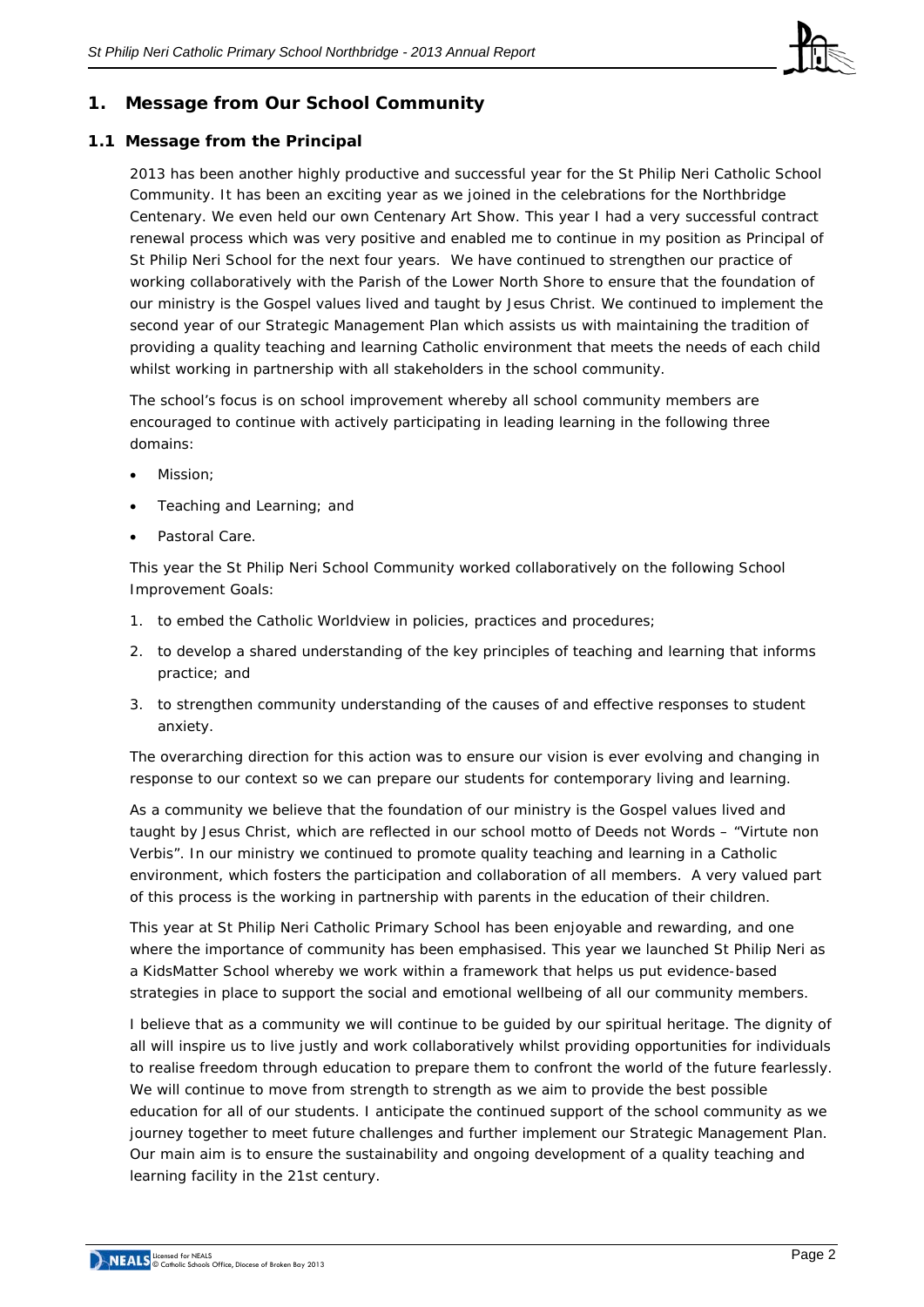

#### **1.2 Message from the Parent Body**

The achievements of 2013 would not have been possible without the dedication and commitment of the SPN Community itself. Thank you to everyone involved with the P&F, both on and off the committee, for all their hard work and enthusiasm in 2013. So many people contributed in so many different ways to build on the already great sense of community we have at St Philip Neri.

Special thanks to our class parents, to those involved with the uniform shop and all the other activities and functions that go on throughout the year. As I look back on the year, I am pleased to be able to acknowledge that apart from all our regular contributing activities to the school, we have successfully achieved some of the objectives we noted at the beginning of the year. In particular I would mention the development of our P&F Charter, Class Parents Handbook, our website presence and the Community Support Program.

This year we were able to support technology improvements for the school and improvements to outdoor areas. As always the Principal and Teaching staff of SPN show great care and commitment to the children. We are grateful for them providing students with a wide range of opportunities in a nurturing environment, with a rich, relevant and varied curriculum. Events that highlight this are the launch and implementation of the KidsMatter Program. This was something that brought all of the community together, in a positive and engaging manner. 2013 also saw the wonderful involvement and contribution of the students and the school with the Northbridge Centenary celebrations. This involvement resulted in several accolades/awards for students and therefore for the school hence further enhancing our already excellent reputation in the community.

We look forward to another successful and rewarding year in 2014 for the St Philip Neri community. Again, thank you to committee members and all other volunteers for your hard work and enthusiastic approach to all we do. The events and fundraisers we co-ordinate would not be as successful or run as smoothly without you.

*P & F President*

## **1.3 Message from the Student Body**

St Philip Neri has had an enjoyable 2013 and a year full of wonderful learning opportunities as this year students have been able to participate in many events. Through different events that happened students have been able to cultivate the meaning of 'Deeds not Words' and put on display to others what a privilege it is to be a St Philip Neri student. Some of the events and opportunities that we have been exposed to are: KidsMatter, Surf Education, Buddy Program, Restorative Justice Program, having the opportunity to be school leaders, Mass and Liturgy as well as participating in excursions and camps from Kindergarten to Year 6.

KidsMatter was a very important part of our year and will continue to be a part of the school ethos in future years. KidsMatter helped us to develop a life-long attitude toward learning, friendship, conflict resolution and developing resilience. The launch of KidsMatter was a great success and a lot of fun for all students and parents. The day started with a Liturgy and then students were placed in rotation activities around the school. These activities included face painting and balloon twisting, bead making, parachuting as well a game of human bingo. At the conclusion of these activities parents joined their children for a picnic on the green followed by a 'friendly' game of netball that involved students, parents and staff. This was a fabulous day because it showed everyone in the school how important it is to develop these life-long skills.

Surf Education involved Years 3 to 6 and was held at Manly Beach. This was a 3 day event stretching over a 3 week period. Day one the instructor visited St Philip Neri to explain the importance of staying safe at the beach teaching how to identify rips and how to get to safety if caught in a rip. Day two meant travelling to Manly Beach. Here the students learnt dolphin diving, how to wade and body surf. This was so much fun- even if we turned blue from the freezing water. Day three we were made honorary trainee life-savers completing fitness drills, rescuing a person in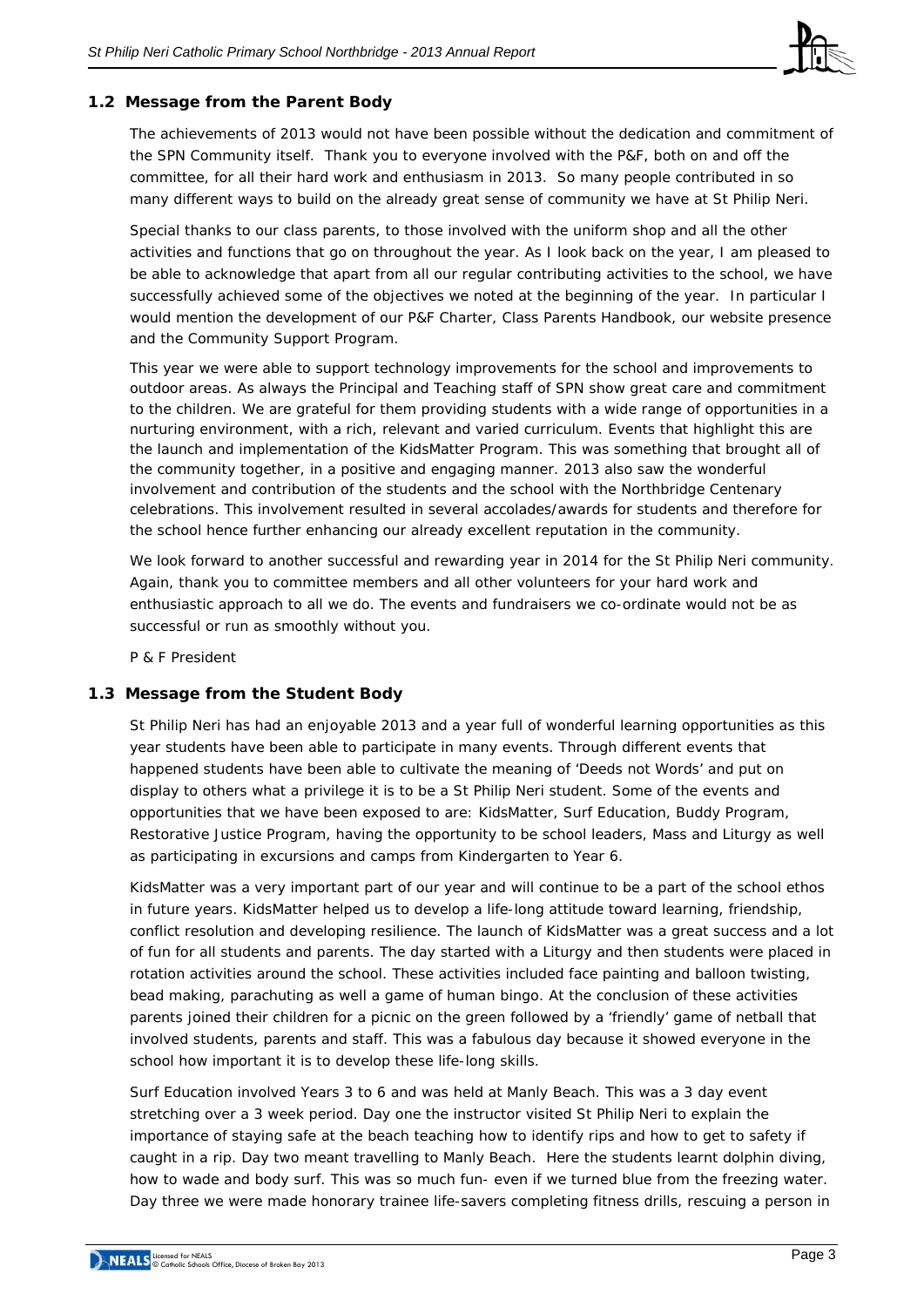

distress and participating in relays. This was a great learning experience helping us to become more independent and have the confidence to know how to stay safe and sensible at the beach.

St Philip Neri's Buddy Program is a big learning experience because the senior students get the chance to learn to care for others and ensure that the younger students of the school feel safe, happy and loved. The Buddy Program gave the Year 6 students an opportunity to interact with the Kindergarten students of the school by ensuring that they have happy first days at school and also teach them about the importance of making friends. The Restorative Justice Program had both Year 5 and Year 6 as leaders. The leaders are responsible for ensuring that conflicts are resolved fairly so all parties are happy and are given the chance to voice their problem or point of view in a nonconfrontational manner. This ensures that St Philip Neri playground is a place of happiness, friendship, justice and resilience and all students are safe and secure.

Being a senior student at St Philip Neri is both an honour and privilege. It involves a high level of responsibility, as each member of Year 6 is allocated a leadership role. These roles include School Captaincy, Colour House Captains and SRC leaders. A leadership day is held annually to develop the leadership skills by playing games and participating in leadership activities as well as listening to the advice given by the current school leaders. This is also when new leaders are elected. Being a leader at St Philip Neri develops a sense of responsibility and prepares the senior students for their years in High School.

Mass and Liturgy are very important part of St Philip Neri life as it develops students' relationships with God and nurtures our Faith. Liturgies and Mass allows us to gather as a whole school community and celebrate and thank God for many different aspects in our lives. Some Masses include Mothers' Day, Fathers' Day, Grandparents' Day, Easter, Advent, Remembrance Day and ANZAC Day. Celebrating Mass at the opening and closing of the school year are special times because as a school we join as one and pray or reflect on the year to come or the year that has passed.

St Philip Neri students have the opportunity to participate in a range of class excursions and camps allowing us to learn in a different learning environment. Years 5 and 6 had a wonderful experience travelling to Canberra. Here the students visited Old Parliament House and learnt about how the Australian Government was formed. The best part of the excursion was having the opportunity to visit Questacon. The students were surrounded by seven levels of awesome hands-on interactive science experiences. Each level had a different theme, the best level was Excite, here the students were asked to bend their minds and their bodies in high energy, high impact and highly addictive activities. Here the students felt the adrenalin pumping as they free fell down a six metre slide or battled a robot in a game of air hockey as well as tested their reflexes against friends. All students at St Philip Neri are given a chance to be involved in fun learning experiences at subject relevant locations such as the Taronga Zoo, Narrabeen Beach to look at sea life or visiting the Korean Education Centre and learning about the Korean culture.

Learning at St Philip Neri is always exciting and interesting because there are always new learning opportunities present, as well as great new resources. This year students were invited to be a part of many enrichment programs including Maths Olympiad, Chess Club, French and Chinese, Lighthouse Learning Mathematics and Science enrichment programs. The most exciting and fun new reading and comprehension resource that all students love is the Reading Eggs program. St Philip Neri students are crazy about the programme and love collecting the golden eggs and trading cards.

Carols Under the Stars was the night of nights and a fantastic way to end the year. All students sang and danced for the parents. The parents had the opportunity to have dinner under the stars while being highly entertained. The band belted out the classic Christmas Carols and everyone sang along. The experience as a whole was amazing and everyone got to wish one another Merry Christmas and reflect on the wonderful year that had just passed.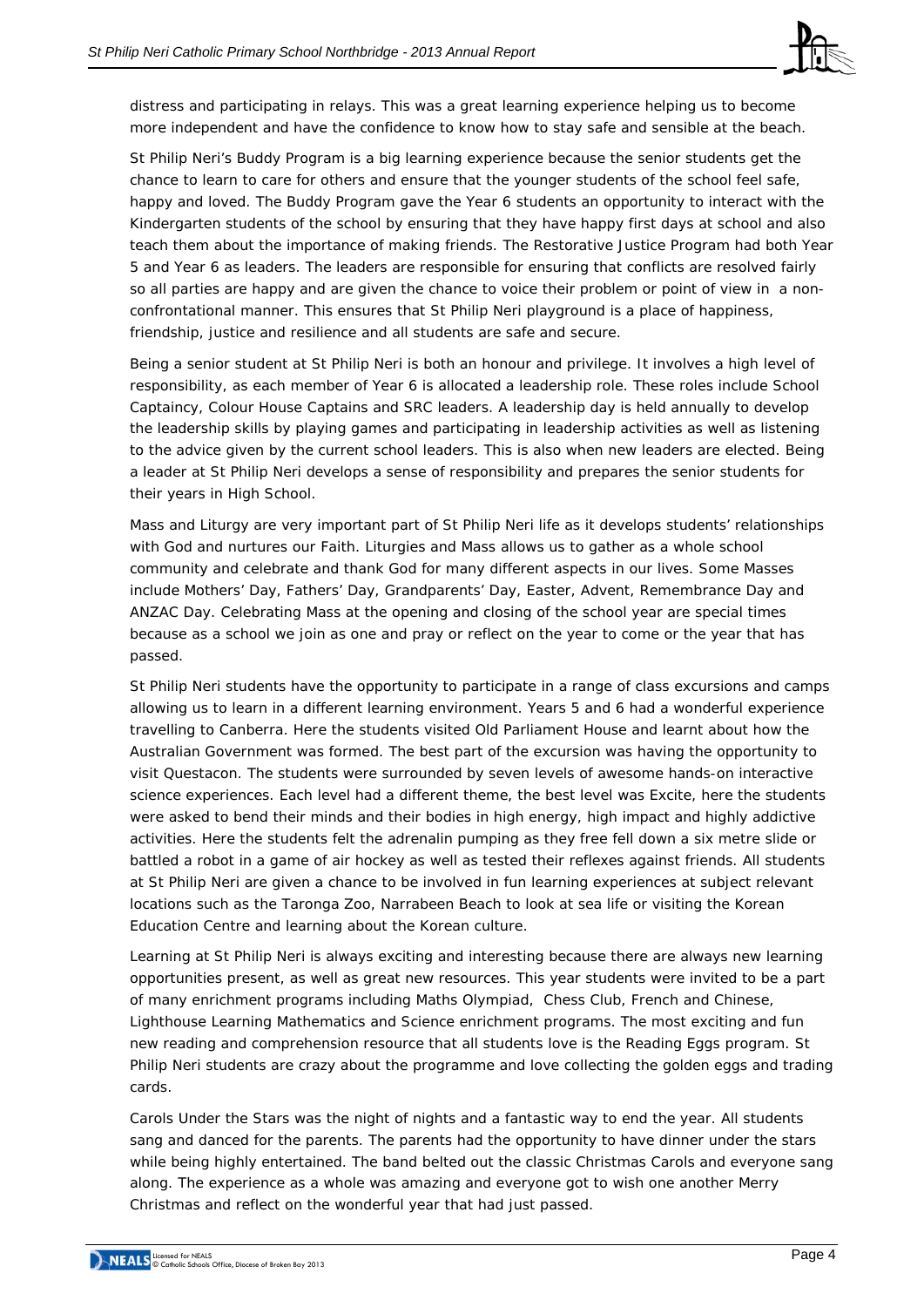

## **2. School Profile**

St Philip Neri Catholic School is a single stream primary school for boys and girls located in Sydney's lower North Shore in the suburb of Northbridge. It is the most southern school in the Diocese of Broken Bay. The majority of students reside within the local parishes of Northbridge and Naremburn.

In recent years enrolment growth has stabilised. There is a great demand for places in our classes from Kindergarten to Year 4. Some children leave at the end of Year 4 to attend private Catholic schools. This year our "bubble class" has continued to develop from strength to strength as this particular cohort of 62 children now comprises two Year 2 classes. This concept has been a great success. They are now looking to bubbling through as two Year 3 classes in 2014. Due to sufficient enrolments in Years 5 and 6 we had two classes in Stage 3, hence we increased our teaching staff to an allocation of 8 full-time teachers. Predictions for 2014 are that we will sustain both our Year 5 and Year 6 classes.

The school has maintained its fine reputation in the wider community. We offer students a rich, relevant and varied curriculum, a dedicated staff, a nurturing environment and an authentic Catholic community that is striving to live out its school motto: "Loving in Deeds, Not Just in Words". We aim to provide the best education for our students via the processes of shared understanding, consistency, clarity and professional learning.

#### **2.1 Student Profile**

The following information describes the student profile for 2013:

| Girls |     |    | Boys LBOTE* Indigenous Total |     |
|-------|-----|----|------------------------------|-----|
| 104   | 105 | 30 | ∩                            | 209 |

\*Language background other than English

#### **2.2 Enrolment Policy**

The Diocese of Broken Bay has established an **Enrolment Policy**† which is implemented by all systemic schools in the Diocese.

The implementation of this policy is monitored by the Catholic Schools Office.

†Copies of this policy and other policies in this report may be obtained from the Catholic Schools Office website at: <http://www.csodbb.catholic.edu.au/about/index.html> or by contacting the Catholic Schools Office.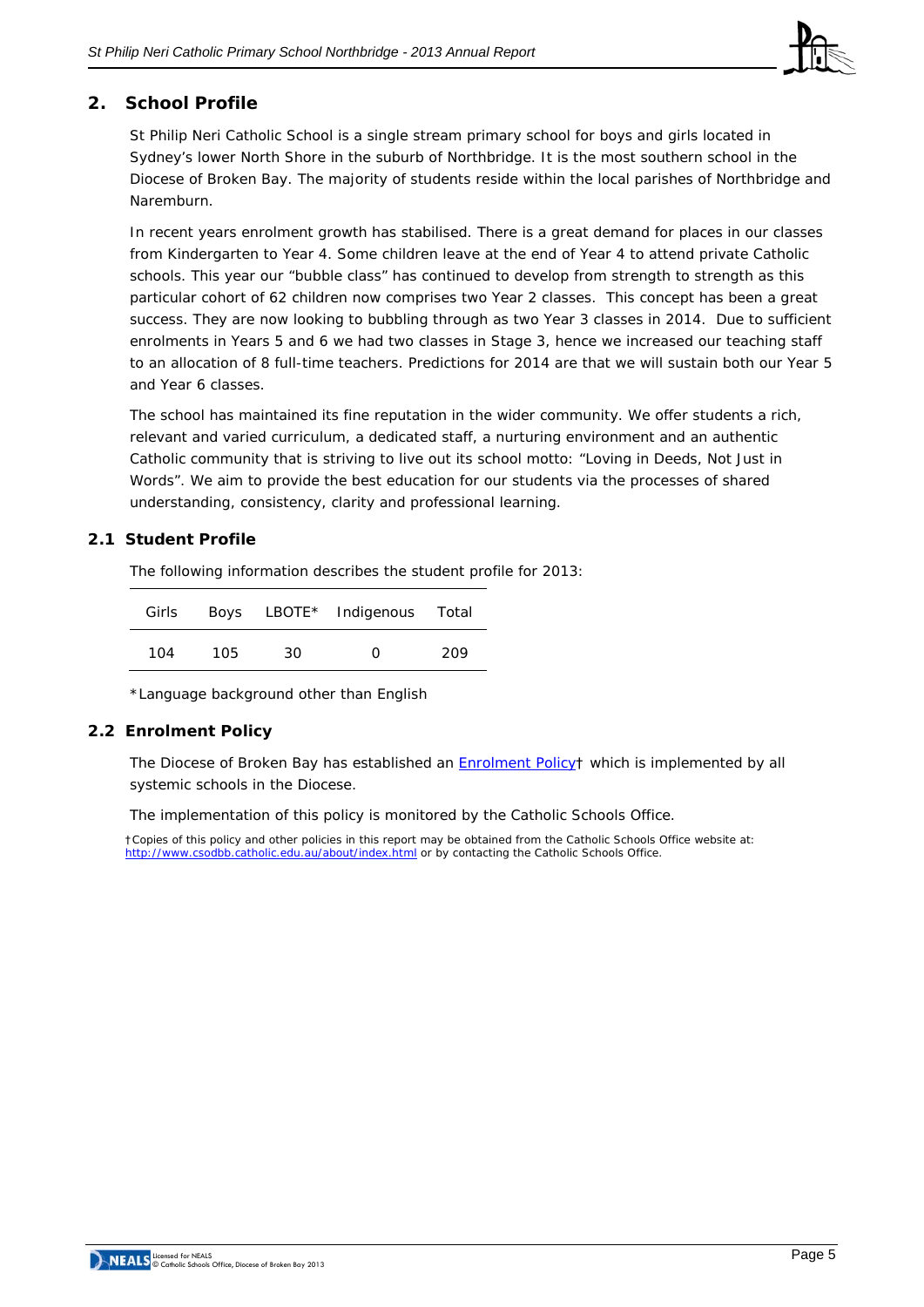

#### **2.3 Staff Profile**

The NSW government requires that this report detail the number of teachers in each of the following categories:

- a) have teaching qualifications from a higher education institution within Australia or as recognised within the National Office of Overseas Skills Recognition (AEI-NOOSR) guidelines;
- b) have qualifications as a graduate from a higher education institution within Australia or one recognised within the AEI-NOOSR guidelines but lack formal teacher education qualifications;
- c) do not have qualifications as described in (a) or (b) but have relevant successful teaching experience or appropriate knowledge relevant to the teaching context. Such teachers must have been employed:
	- to 'teach' in NSW before 1 October 2004 (either on a permanent, casual or temporary basis), and
	- as a 'teacher' during the last five (5) years in a permanent, casual or temporary capacity.

| a  | b | C | Total |
|----|---|---|-------|
| 14 | 0 | 0 | 14    |

Further information about the staff profile can be found in the School Facts section of the school's profile page on the *My School* website.

#### **2.4 Teacher Attendance and Retention Rates**

The average teacher attendance rate during 2013 was 97%. This figure does not include teachers on planned leave.

The teacher retention rate from 2012 to 2013 was 100%.

#### **2.5 Teacher Satisfaction**

#### **Mission:**

Teachers highlighted that they were satisfied with the way in which we as a Catholic School Community have:

- embedded the Catholic Worldview throughout our curriculum due to the explicit inservicing we have received in this area;
- successfully implemented the school charism of St Philip Neri and Mary MacKillop;
- developed the successful implementation of the Catholic Mission Units continuum K-6;
- implemented our new Religious Education units more effectively;
- established the connection with the Catholic Worldview and the KidsMatter Programme;
- provided Staff support of Sacramental Programs;
- strengthened ties with the Parish of the Lower North Shore;
- organised children's involvement at weekly Parish Masses; and
- conducted the Confirmation Program.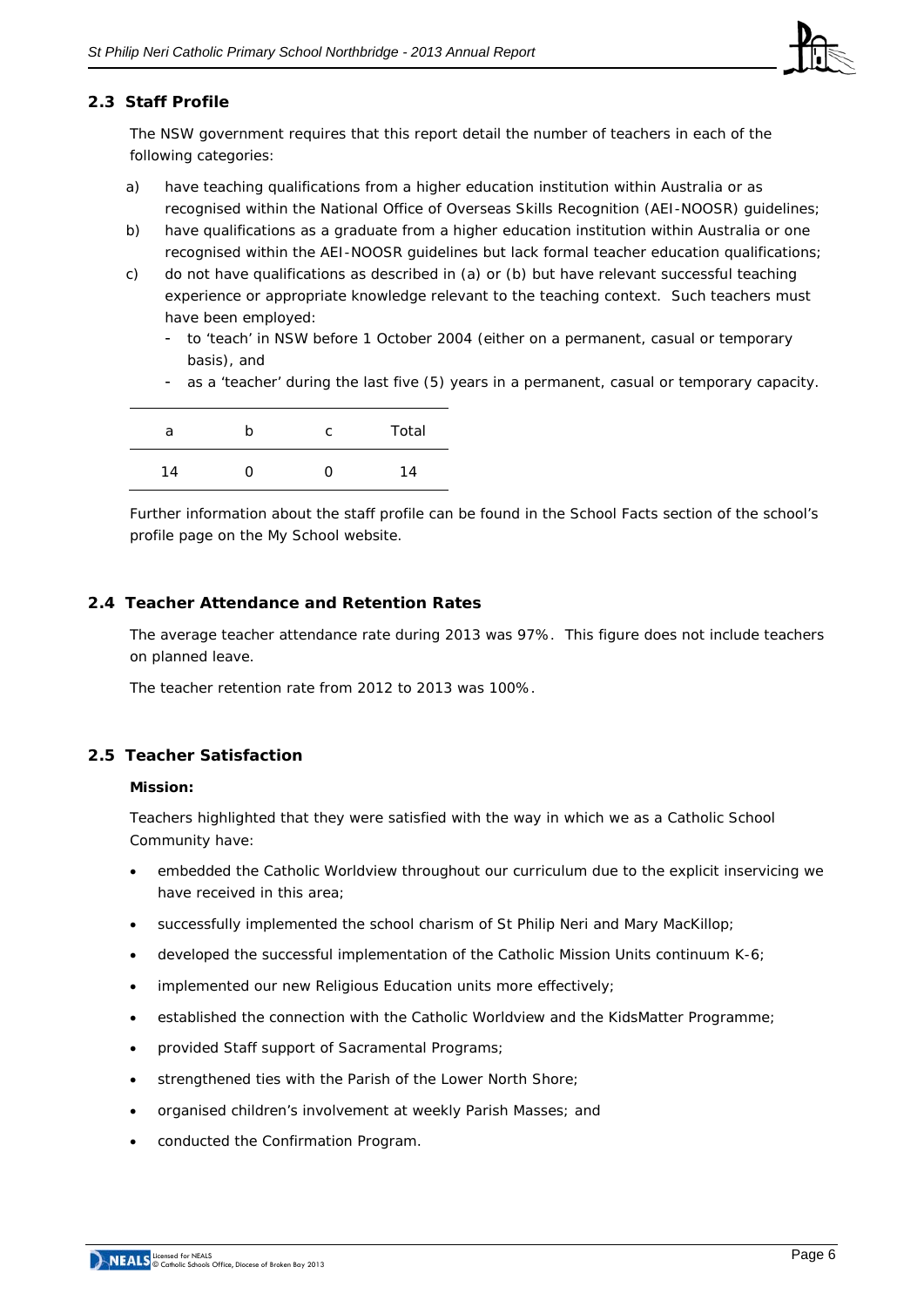

#### **Learning and Teaching:**

Satisfaction was articulated as the way teachers:

- were introduced to the new Australian Curriculum at a Diocesan and School level;
- received an introduction to iPads and the pedagogical practices to embed them into the curriculum;
- developed proficiency in ICLT;
- up-skilled another EMU Specialist;
- provided diverse learning opportunities through participation in external curriculum and Lighthouse Learning Program, excursions, Chess Tournament, Night of the Notables, Maths Olympiad Program;
- continued a high level of Professional Development e.g. EMU Program, Leading Learning;
- took on the role of learner and teacher;
- participated in the Inquiry Learning Model;
- developed a whole school perspective of "Teacher Accountability" for all students K-6;
- analysed NAPLAN data effectively and utilised it to inform their teaching and learning to increase student learning outcomes;
- maintained effective monitoring and tracking of students; and
- established student self-assessment and goal setting.

#### **Pastoral Care:**

Teachers are satisfied with the pastoral care provided through:

- successful implementation of KidsMatter Programme;
- reaching out to families in need e.g. medical issues, grief, tragedy;
- highlighting the Restorative Justice Program throughout the school;
- the positive Buddy System that exists throughout the school from Kindergarten to Stage 3;
- smooth transition between Stages and the students' intent focus on their learning;
- successful and effective student leadership i.e. SRC, Senior Leadership Team, RJ Leaders;
- meeting critical needs of children;
- the positive Principal Contract Renewal Process;
- the way staff support one another;
- the KidsMatter Tips provided in the weekly newsletter by the AP;
- the parent talks provided by the Diocesan Pastoral Care Consultant;
- the Parent/Teacher interviews that we conduct;
- support provided by the P&F; and
- School Disco organised by the P&F.

In conclusion one could say there is a high level of teacher satisfaction at St Philip Neri Catholic Primary School.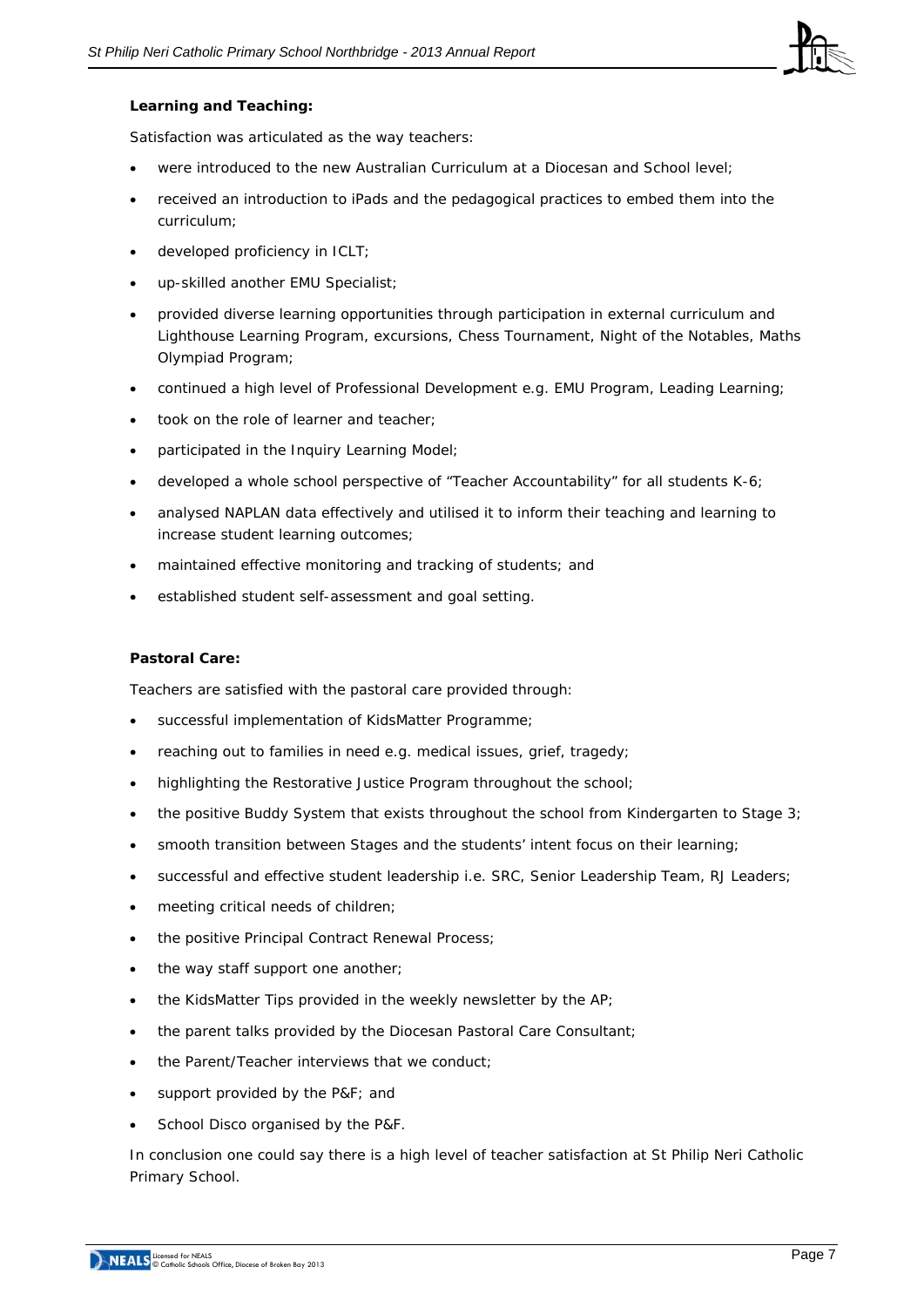

#### **2.6 Student Attendance and Retention Rates**

| Year           | Average student attendance<br>rate (%) |  |  |
|----------------|----------------------------------------|--|--|
| K              | 96                                     |  |  |
| 1              | 97                                     |  |  |
| $\overline{2}$ | 96                                     |  |  |
| 3              | 96                                     |  |  |
| 4              | 96                                     |  |  |
| 5              | 95                                     |  |  |
| 6              | 95                                     |  |  |

The average student attendance rate for 2013 was 96%.

**Management of non-attendance:** In order for students to reach their full potential it is of paramount importance that they attend school regularly. While it is the parents' legal responsibility under the Education Act to ensure that their children attend school regularly, our staff as part of their duty of care, monitor all absences and work in partnership with parents to support and promote the regular attendance of students. In doing so the school, under the leadership of the Principal:

- provides a caring environment which fosters in students, a sense of wellbeing and belonging;
- maintains accurate records of student attendance;
- implements policies and procedures to monitor student attendance and to address nonattendance issues as and when they arise;
- communicates to parents and students, the school's expectations with regard to student attendance and the consequences of not meeting these expectations; and
- recognises and rewards excellent and improved student attendance.

School attendance records also contain information regarding student absences including reasons for absence and documentation to substantiate reasons for absences. Teachers are required to monitor non attendance diligently on a student by student basis and to bring to the attention of the Principal immediately any unexplained absences, non attendance of a chronic nature, or reasons for non attendance that cause concern. Matters of concern are referred to the Principal, the Catholic Schools Office and the relevant Department of Education and Training officer where appropriate.

Where a student is not able to attend school for a prolonged period of time due to a medical condition or illness, the school in collaboration with parents provides resources to contribute to the student's continuum of learning where possible.

The Catholic Schools Office monitors each school's compliance with student attendance and management of non attendance on an annual basis as a minimum, as part of the system's School Review and Development processes.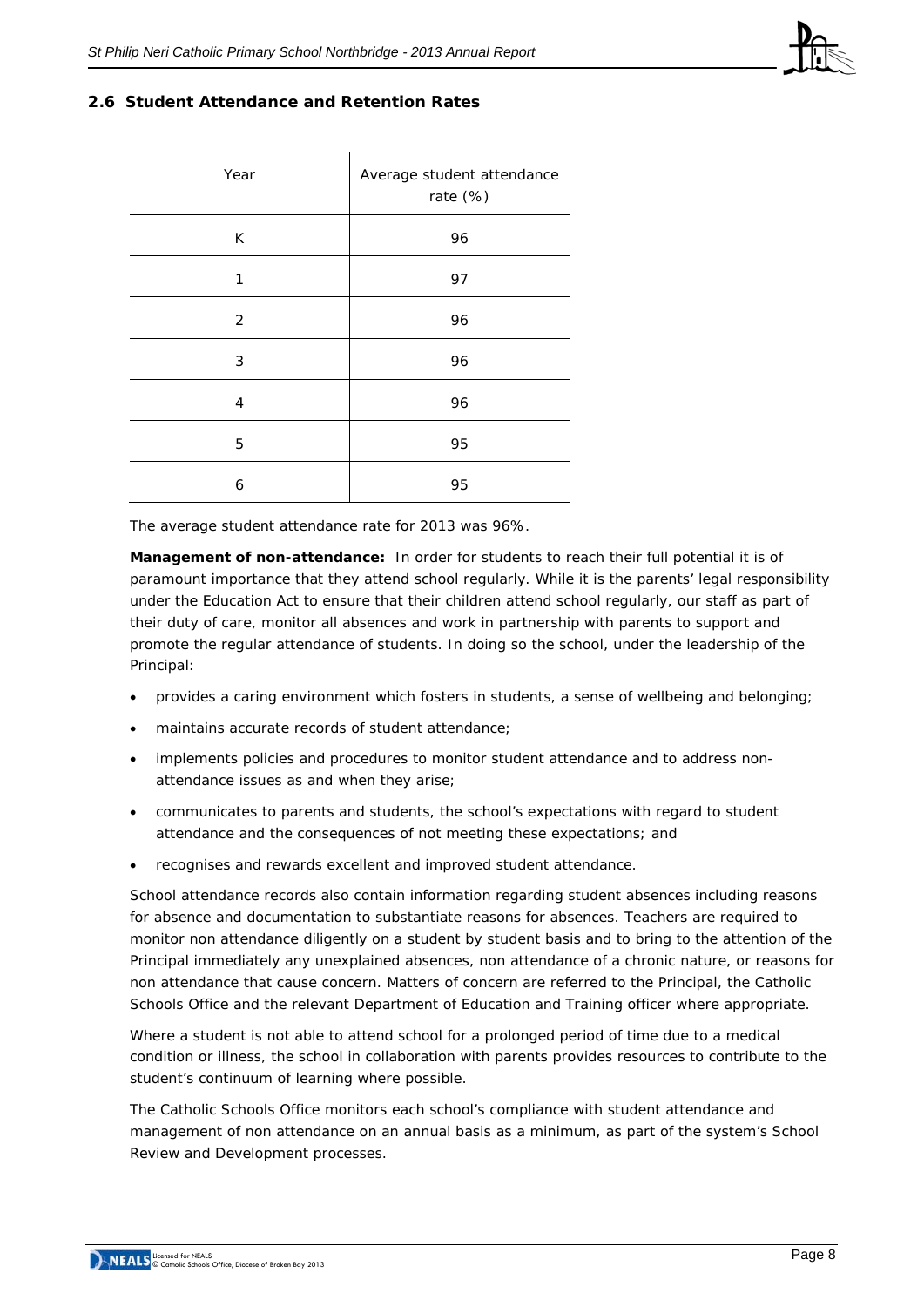

## **2.7 Student Satisfaction**

St Philip Neri students from K-6 partook in a survey to assess their level of satisfaction with the school in terms of Catholic Mission, Learning and Teaching, Pastoral Care and opportunities as well as resources. The responses from the children were extremely encouraging:

#### **Catholic Mission:**

The children value that St Philip Neri School is a Catholic Community. They believe that by attending St Philip Neri they are privileged to learn about God and their faith and are supported on their faith journey by many different people and groups. The children stated:

- they pray everyday;
- have fun and enjoyable religious education lessons which help them to understand concepts about God and bible stories more clearly. They also appreciate the resources they have that assist them in their RE lessons;
- they attend Mass and Liturgies regularly;
- they participate in fundraising events that help teach them about others in the world and how as Catholics we are asked to be Jesus' disciples;
- they have the Parish Priest, teachers and school community sharing in their journey and supporting them;
- they find it rewarding working with St Vincent de Paul and Caritas organisations to reach out and support those less fortunate than themselves; and
- they also demonstrate great appreciation for our Parish Based Sacramental Program.

#### **Learning and Teaching:**

We found that the children enjoyed all aspects of their learning, in all Key Learning Areas, as teachers give them a range of strategies with which to approach their learning and many different and interesting learning experiences, so the students knew they were continuously developing new skills. In particular, the students enjoyed the fact that they were challenged and were faced with diverse, exciting, well prepared and presented lessons daily. Children said they were engaged in their learning and were provided with the encouragement and motivation to achieve success in their learning. They commented on the ways they were asked to approach learning tasks as individuals and co-operatively. They also appreciate how everybody is enthusiastic, diligent and valued. The children voiced how they learnt a lot from the following learning opportunities as it helped to consolidate and expand on what they had already been learning about within the classroom:

- Book week:
- Sports Programs;
- Enrichment Learning Programs;
- At various school excursions that were linked to a particular class learning area;
- Overnight camps (Stage 3);
- Mathletics:
- Maths Olympiad program;
- Public Speaking competitions:
- Sports carnivals and gala days;
- Buddy Program;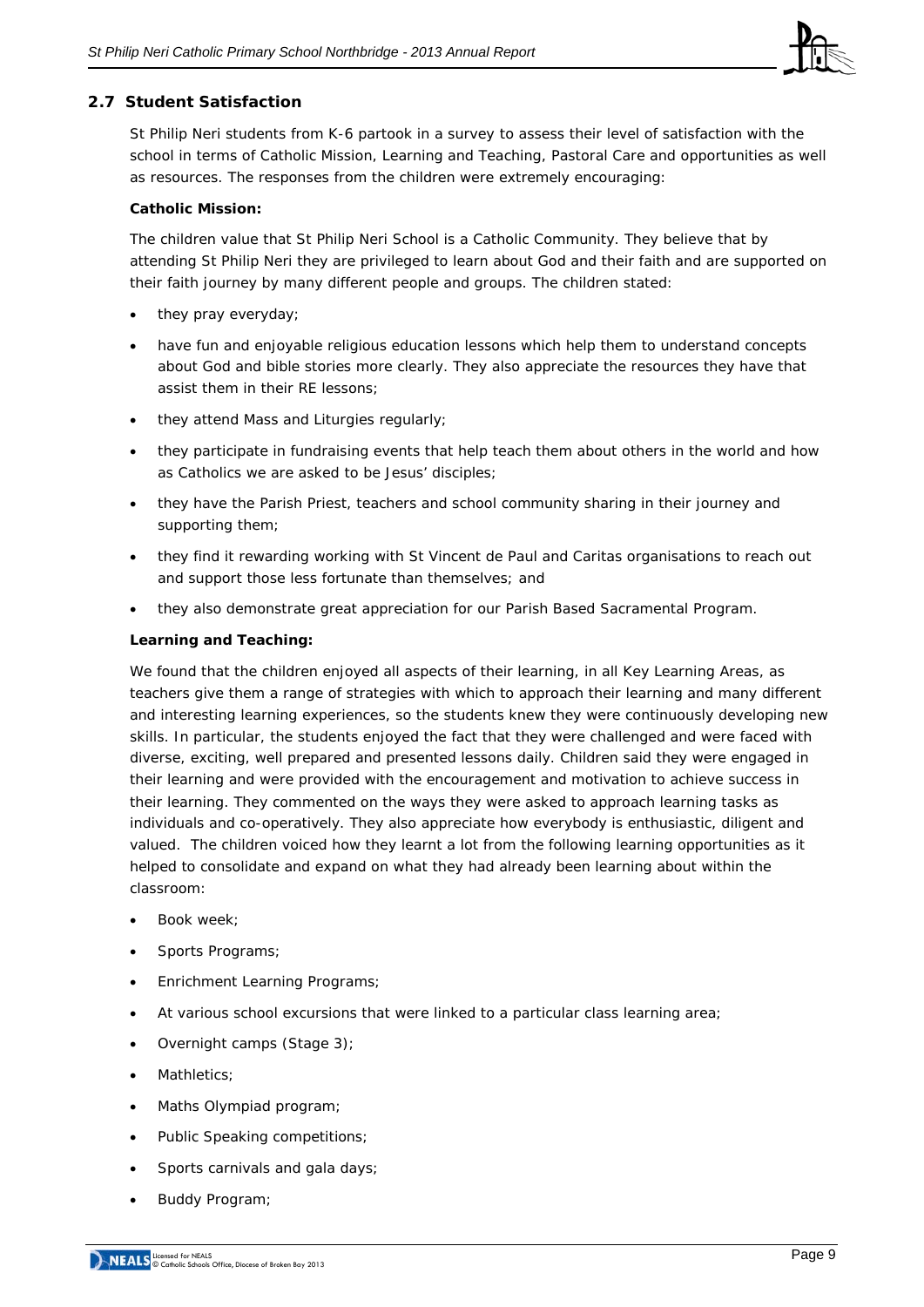

- Swimming Lessons;
- Surf Safety Program;
- UNSW Tests;
- Learning support team; and
- KidsMatter Programme.

The children highlighted that their success was due to the following key factors that exist throughout St Philip Neri's curriculum design:

- Use of positive thinking;
- Open-ended tasks;
- Catering to individual's learning styles;
- Differentiation;
- Global perspective; and
- Professional dialogue.

#### **Pastoral Care:**

The children articulated how St Philip Neri School is extremely pastoral. They said that this is reflected through the following:

- Restorative Justice practices;
- KidsMatter Programme which promotes the social and mental well-being of community members;
- the care everybody receives;
- the teachers listen to us;
- we feel safe at school:
- the friendship chair ensures everybody has a friend;
- our KidsMatter Mural; and
- the genuine care and nurturing that occurs.

The students mentioned all the resources available to them are good and useful either to help with their learning or to use on the playground. Including:

- Learning Centre (Library);
- Specialist Music teacher;
- plenty of musical instruments;
- sports equipment;
- up-to-date technology;
- Interactive whiteboards;
- iPads;
- Maths equipment; and
- a large variety of reading materials.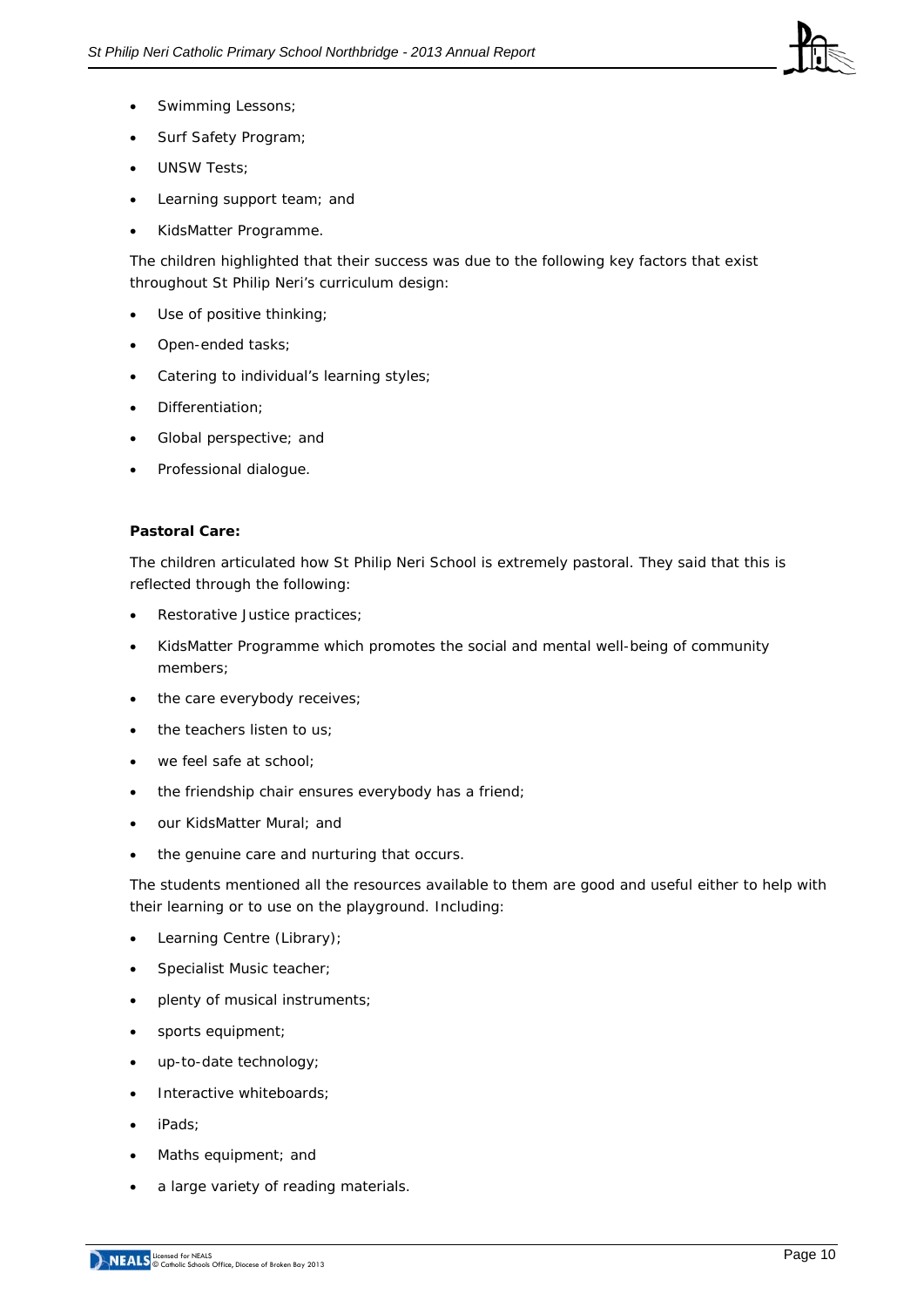

The students agreed that their best resource was their teachers as their teachers helped the students learn in a variety of ways by:

- asking open ended questions;
- encouraging problem solving;
- being patient and explaining concepts several times in many different ways;
- giving the class visual learning aids;
- having good fair classroom rules;
- always being willing to discuss problems;
- attending extra-curricular activities in their own time to support the children; and
- being creative so learning is made fun.

The children love attending St Philip Neri as they find coming to school a fun experience as everyone communicates and treats one another with kindness. They think that learning at St Philip Neri is exciting, innovative and encourages them to want to learn more. They stated very clearly that the school was a place where the students felt nurtured in their learning, socially, emotionally and in their behavioural development and the school was a true reflection of the schools motto 'Deeds not Words'.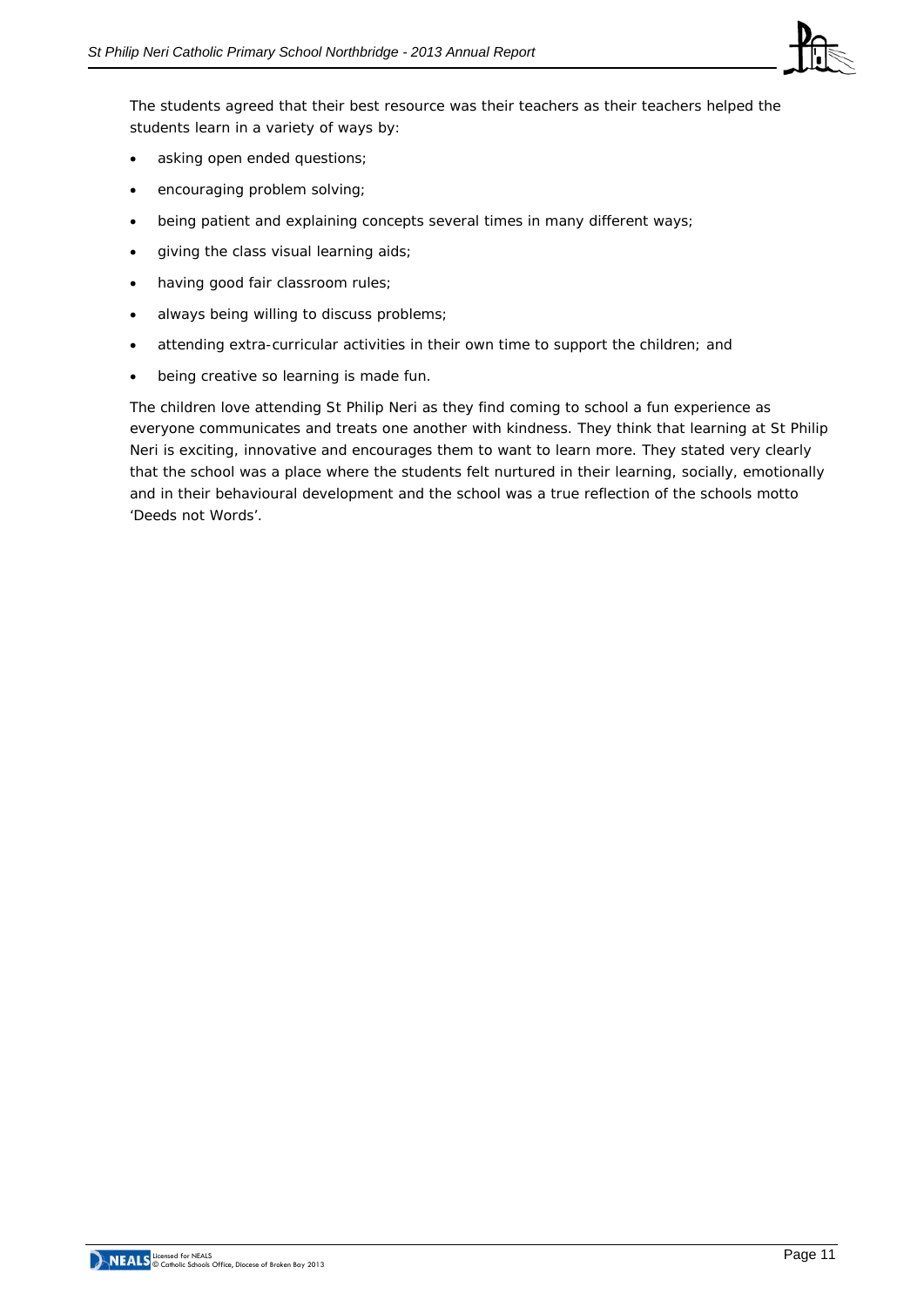

## **3. Catholic Life and Mission**

## **3.1 Catholic Heritage**

St Philip Neri Catholic School was opened in 1925 by the Sisters of St Joseph and until 1983 was known as St Ciaran's. The name was then changed to St Philip Neri to be the same as the Parish Church. The school and Parish are named after St Philip Neri, an Italian saint, who lived from 1515- 1595. He is generally remembered as a humanist who was fond of holding informal prayer meetings and instructional gatherings and loved as the Apostle of Rome. St Philip Neri was the founder of the Congregation of the Oratory, a society of Priests that greatly aided the reform of the Church, and still exists today.

The School Mission Statement acknowledges our community as a community of disciples of Jesus, working in partnership with the parents and Parish and being inspired by our School Motto. The school is committed to educating and forming children in the faith and offering them an experience of following Jesus by celebrating and living out what it means to be Catholic.

## **3.2 Religious Life of the School**

Celebration of prayer and Liturgy continues to be integral to daily life at the school. Classroom prayer is a daily ritual and teachers provide the children with a variety of prayer experiences. Parents are on occasion invited to attend prayer celebrations in the classroom. The school prayer is prayed at whole school gatherings. The school day concludes with the whole school prayer.

As a community we have the opportunity to celebrate through Mass and Liturgy. Classes attend a Monday Parish Mass once a term. The school year commenced with a Mass that was followed by the presentation of badges to the school leaders. The year ended with a concluding Thanksgiving Mass where student leadership for 2014 was announced.

The children were also involved in Masses for Ash Wednesday, St Philip Neri Feast Day and St Vincent de Paul Appeal. St Philip Neri Feast Day Mass was followed by festivities in the school grounds. St Mary MacKillop was remembered this year on the anniversary of her death, August 8, with a liturgy that occurred simultaneously at St Philip Neri School and St Thomas School, Willoughby. Father Joshua celebrated the liturgy at St Philip Neri whilst Father Rex Curry celebrated the liturgy at St Thomas'. Many parents joined us on this occasion. Through Liturgy we celebrated Holy Week, Easter, Mission Week, Mothers' day, Grandparents' Day, Father's day, Remembrance Day, Anzac Day, Advent and Graduation. Kindergarten parents are responsible for organising and conducting Children's Liturgy at the Parish Sunday Mass.

The school works closely with the Parish Priest. There is a strong relationship between the school and all Parish staff. The Parish and school often share resources.

The school supports the sacramental programs and is involved in the preparation of the Liturgy for each sacrament. This year 58 children from the school were enrolled in the Confirmation Program, 28 in the First Holy Communion Program and 28 in the Reconciliation Program. Three parent coordinators organised the programmes and liaised with the school and Parish. They facilitated the sacramental programs by organising parent leaders for groups, communicating between Parish, school and parents and organising the logistics for the actual Sacrament celebrations. An amazing example of evangelisation was the 100 candidates who celebrated Confirmation in the Parish of the Lower North Shore.

Diocesan celebrations are attended by the school community and this year Student Representative Council members attended the Mission Mass. All teachers attended the Diocesan Schools Staff Mass and the Year 6 students attended the Cluster Mass at the Cathedral at Our Lady of the Rosary, Waitara.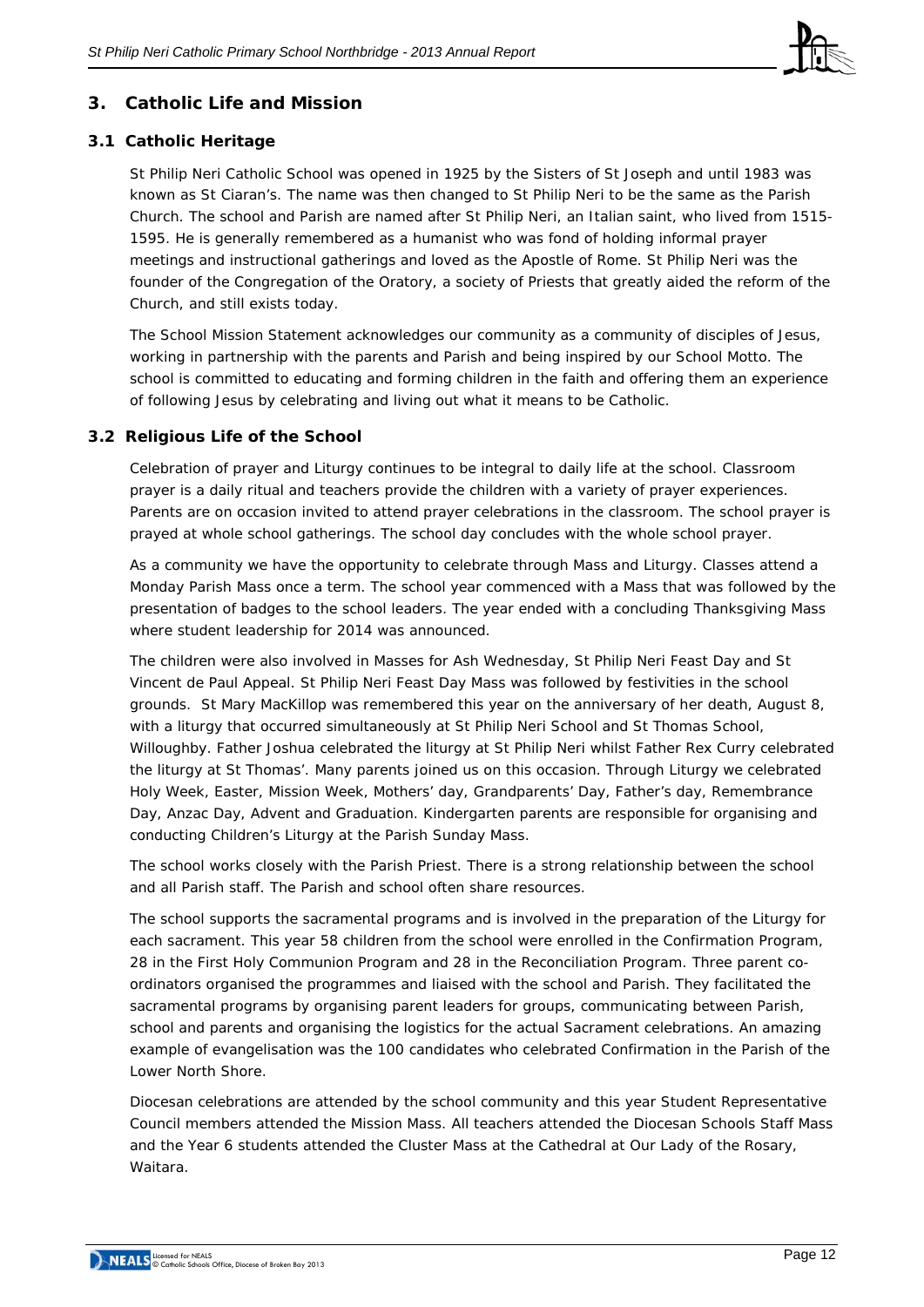

At Christmas and as an integral part of the school's Advent program the school worked with the St Vincent de Paul members to provide gifts for the children in the Waterloo community. Students from our school community are involved in the annual Christmas Ecumenical Christmas Carol celebration at Northbridge Oval. This year the Year 6 students participated in the Bishop's discipleship responses. They were asked to convey their understanding of what it means to them to be disciples of Jesus. The students used a multimedia format this year for their presentations. The children need to be congratulated on their very insightful and reflective responses.

#### **3.3 Catholic Worldview**

As a Catholic school we are committed to developing our children to contribute positively to the wider community. In all aspects of school life we seek to present to children the Catholic Worldview. Within the school, the local community and the wider world community, the students are made aware of the need for justice. This is an essential part of our faith development.

Through the Social Justice Program the children are given opportunities to respond to social justice issues throughout the community. In 2013 we have supported local and world communities. Our commitment to Caritas, St Vincent de Paul and Catholic Mission continued throughout 2013. Proceeds from the classes' treat days have formed a major part of the donation made. The children have also worked collaboratively to raise funds to support victims of the NSW bushfires and Typhoon Haiyan in the Philippines.

## **3.4 Professional Learning in Catholic Life and Mission**

The Diocese of Broken Bay has established an [Accreditation Policy for Staff in the Diocesan School](http://www.csodbb.catholic.edu.au/_uploads/rsfil/001129_cfba.pdf)  [System in respect to the Mission of the Church](http://www.csodbb.catholic.edu.au/_uploads/rsfil/001129_cfba.pdf) which is implemented by all systemic schools in the Diocese. All teachers are currently fully accredited to teach RE. The REC completed her studies in the Masters of RE. In November, the Religious Coordinator and Year One classroom teacher attended the REC Day where they attended various workshops. This year the staff worked with the Diocesan's Religious Education Consultant on embedding the Catholic Worldview throughout the curriculum.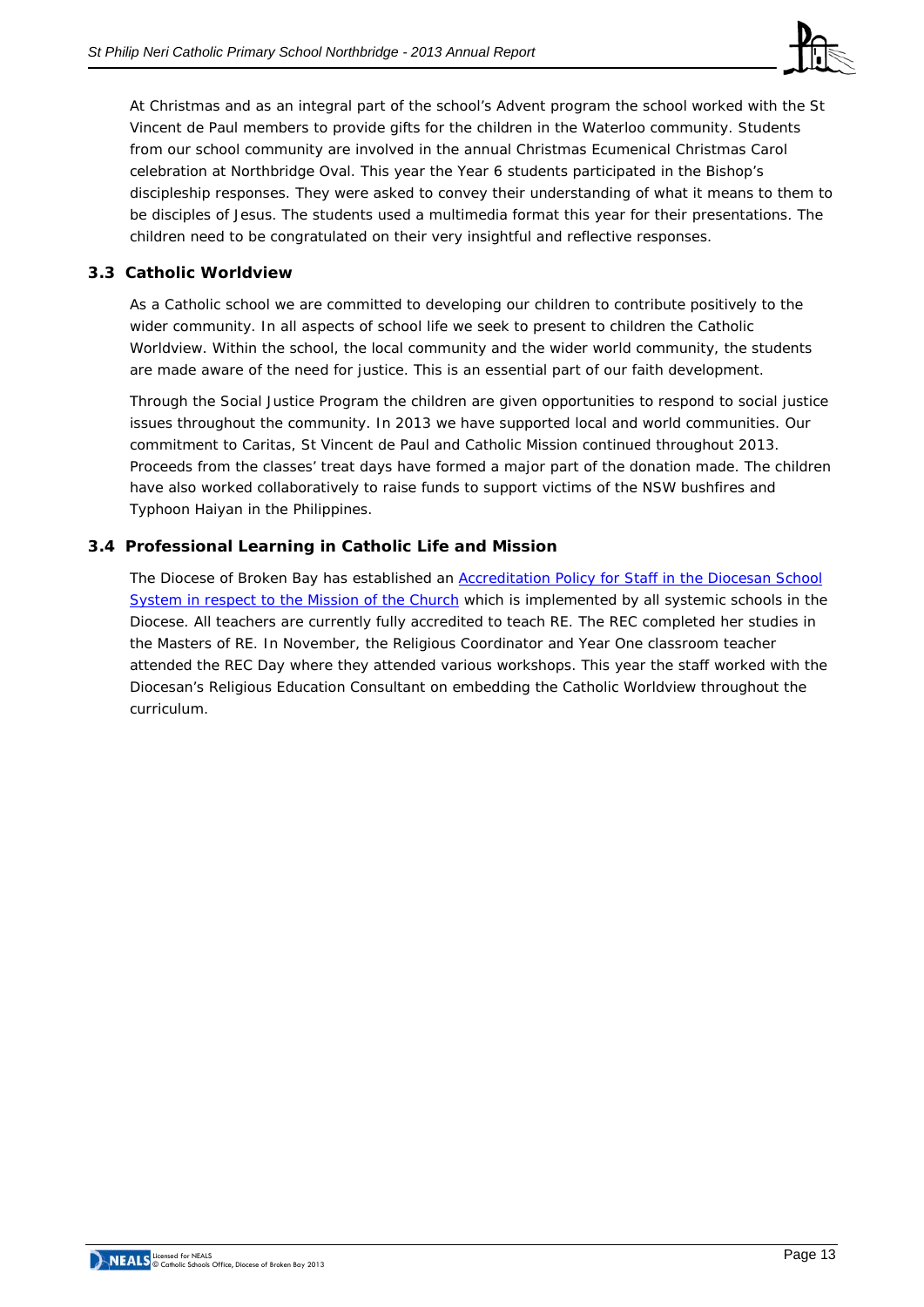

### **4. Pastoral Care**

#### **4.1 Diocesan Policies**

The Diocese of Broken Bay has established [Pastoral Care](http://www.csodbb.catholic.edu.au/_uploads/rsfil/002274_ceac.pdf) and Behaviour Management and Student [Discipline](http://www.csodbb.catholic.edu.au/_uploads/rsfil/001133_cffd.pdf) Policies including Student Welfare and Anti-Bullying, which are implemented by all schools in the Diocese.

The implementation of these policies is monitored by the Catholic Schools Office.

#### **4.2 School Implementation of Diocesan Policy**

As Catholic disciples of Jesus, the school has maintained and reviewed a number of programs within the school in 2013.

St Philip Neri Catholic Primary School has a Pastoral Care and Behaviour Management Policy that is derived from Diocesan policies. The full text of this policy can be found at:

#### <http://www.dbb.org.au/schools/stphilipneri/>

The staff continue to follow and implement the procedures from this policy to manage behaviour in the playground and classroom.

Both policies seek to ensure that all members of our community, whilst at the school, experience a safe, happy and secure environment.

#### **4.3 Pastoral Care of Families**

The deeply committed and authentic relationships that underpin our community are a defining feature of St Philip Neri Catholic School. The school provides opportunities to nurture and grow relationships both formally and informally within the life of the school.

All classes have two class parents who provide a network of contact and support for all families. They also act as a point of liaison with the school in times of crisis or particular family need. The North Shore Cluster School Counsellor has worked closely with a number of children and their families.

The School Counsellor has continued to be an invaluable resource person who is able to provide initial diagnosis, ongoing counselling support or referral to an appropriate agency, if necessary.

This year St Philip Neri Primary School embarked on the KidsMatter programme to assist our school community in achieving our Pastoral Care School Improvement Goal which is to reduce student anxiety by guiding them to understand their own wellbeing and respond effectively to anxiety situations. KidsMatter Primary was developed by the Australian Government Department of Health and Ageing, Beyond Blue, the Australian Psychological Society, and the Principals Australia Institute.

KidsMatter Primary aims to help:

- improve the mental health and wellbeing of primary school students;
- reduce mental health problems in students; and
- achieve greater support for students with mental health problems and their families.

This year the Parent and Friends of St Philip Neri established a Parent Support Program which is about volunteers helping out those in our school community when it is needed. Especially times such as illness, bereavement, separation or accidents. All support is offered on a confidential basis with complete privacy and anonymity. Examples of assistance are: Providing Meals; Assisting with Transport; Providing Emergency Accommodation; Washing/Ironing; Shopping; Hospital visits; and Mowing Lawns. The underlying philosophy of this program is that 'There is no shame in asking for help, only in someone not offering it.'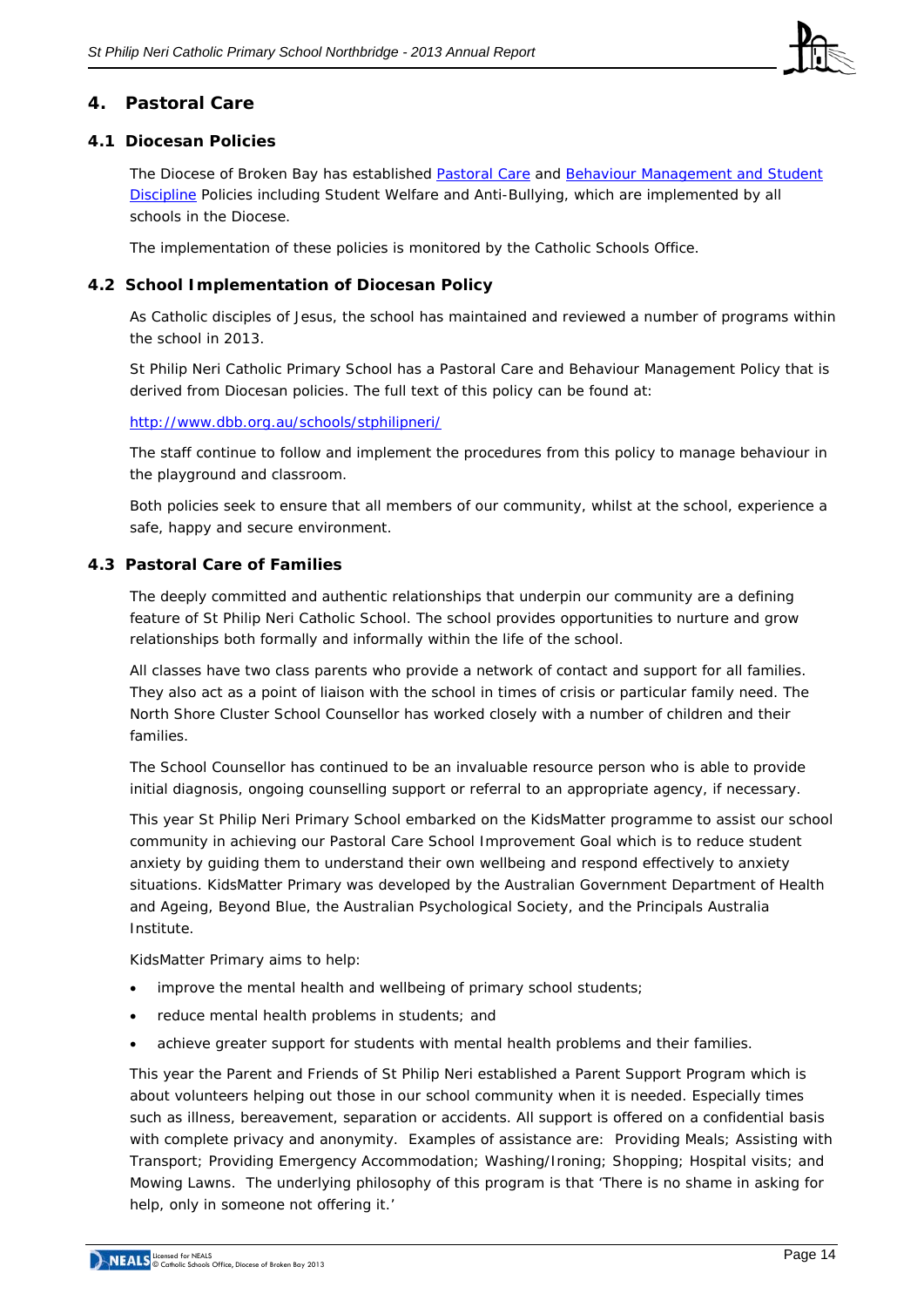

#### **4.4 Resolving Issues**

The Diocese of Broken Bay has established a [Complaints Handling Policy](http://www.csodbb.catholic.edu.au/_uploads/rsfil/001134_ceae.pdf) and Procedures which is implemented by all schools in the Diocese.

The implementation of this policy is monitored by the Catholic Schools Office.

#### **4.5 Work Health and Safety**

Each school is required to implement and comply with the Diocesan School System Work Health and Safety Management System (WHSMS). This system reflects the current statutory requirements for WHS and complies with the Australian Standard for WHS Management Systems. The WHSMS adopted by the CSO for Broken Bay Systemic Schools has been designed to address general health, safety and welfare matters and also to take account of specific issues that apply to school communities. The management system supports the provision of a 'safe and supportive' environment for all students as well as taking into account the health, safety and welfare of staff, visitors and contractors to the school site.

Principals, in consultation with the relevant CSO personnel, are responsible for monitoring the school's compliance with WHS legislation and for the implementation of the management system in keeping with the Catholic Schools Office's Annual WHS Plan. External WHS system audits are conducted across a sample of schools each year to validate the implementation of the management system.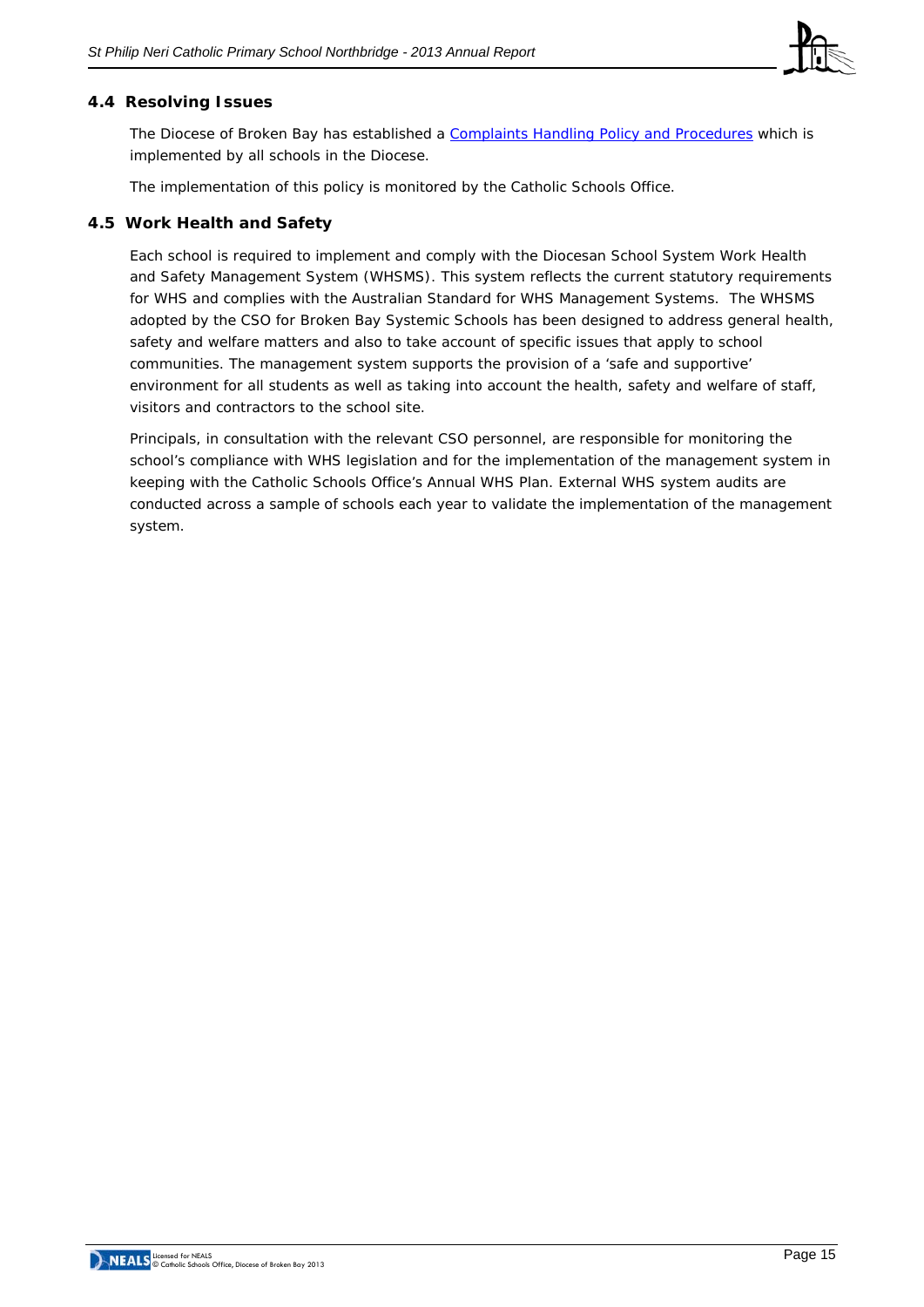

## **5. Excellence in Teaching and Learning**

#### **5.1 Quality Teaching and Learning**

St Philip Neri Catholic Primary School is committed to "providing quality education that strives to meet the needs of every child." The curriculum is underpinned by Catholic values and the school's Mission Statement. The school endeavours to articulate a Catholic Worldview by expressing values as a Catholic perspective statement within each of our curriculum policies.

The mandatory requirements of the Diocese and the Board of Studies were adhered to. Classroom teachers followed the Board of Studies syllabus for each of the six Key Learning Areas: English; Mathematics; Science and Technology; Human Society and its Environment (HSIE); Personal Development, Health and Physical Education, and Creative Arts. The new Diocesan curriculum was followed for Religious Education.

The K-6 curriculum is well organised and timetabled efficiently to accommodate maximum learning time. The Special Needs program, conducted by the Learning Support Teacher and Assistant, aims to address the specific needs of students who present with learning challenges.

The school's Beliefs About Learning statement informs school pedagogy and forms the basis of the instructional decisions made by teachers. The statement nuances and deepens shared understandings of how children learn. As a school community we have identified our Principles of Learning. In achieving this we recognise St Philip Neri Catholic Primary School's Principles of Learning as the values that promote the Gospel Values, community which encourages transformative learning and learners, environment which is highly engaging and well - resourced and quality authentic practice that underpin our educational philosophy.

The school's assessment policy ensures that consistent, meaningful assessment structures are in place to allow each student to demonstrate his/her strengths and achievements in all areas of the school curriculum. This information on student achievement sets the direction for ongoing teaching and learning.

The reporting procedures include written reports (mid-year and end-of-year) portfolios and parent/teacher interviews.

This year we continued with the implementation of our current Strategic Management Plan 2012- 2014 which incorporates the three domains of Mission, Learning and Teaching and Pastoral Care. This plan articulates St Philip Neri School Community's role in effectively implementing Diocesan Priorities by embedding the Leading Learning framework deeply within the school's practices. This process is guided by our School Improvement Plan, otherwise known as our SIP to increase student learning outcomes. We also apply the knowledge and practices gained in the Learning and Teaching domain through Leading Learning policies and practices to the Mission and Pastoral Care Domains. Key factors in this process have been building leadership capacity; goal setting; professional dialogue and ongoing evaluation. The core of this process is the teacher inquiry and knowledge building cycle. It provides us with the opportunity to know our "class" and to ascertain explicitly what our students already know and what they need to learn so as we can meet the needs of each child to enable them to achieve their "zone of proximal development".

The school community's main priority is to ensure that a quality teaching Catholic environment exists to meet the needs of each child. We also aim to provide the best education for our students via the processes of shared understanding, consistency, clarity and professional learning. We hope to create an educational community where children experience transformative learning based on shared values and ethical teaching and learning. This year we continued with our participation in the Extending Mathematical Understanding Program (EMU) with the Australian Catholic University in Ballarat. This programme enabled us to continue identifying the children in our school who are vulnerable at Mathematics by implementing the Mathematical Assessment Interview (MAI).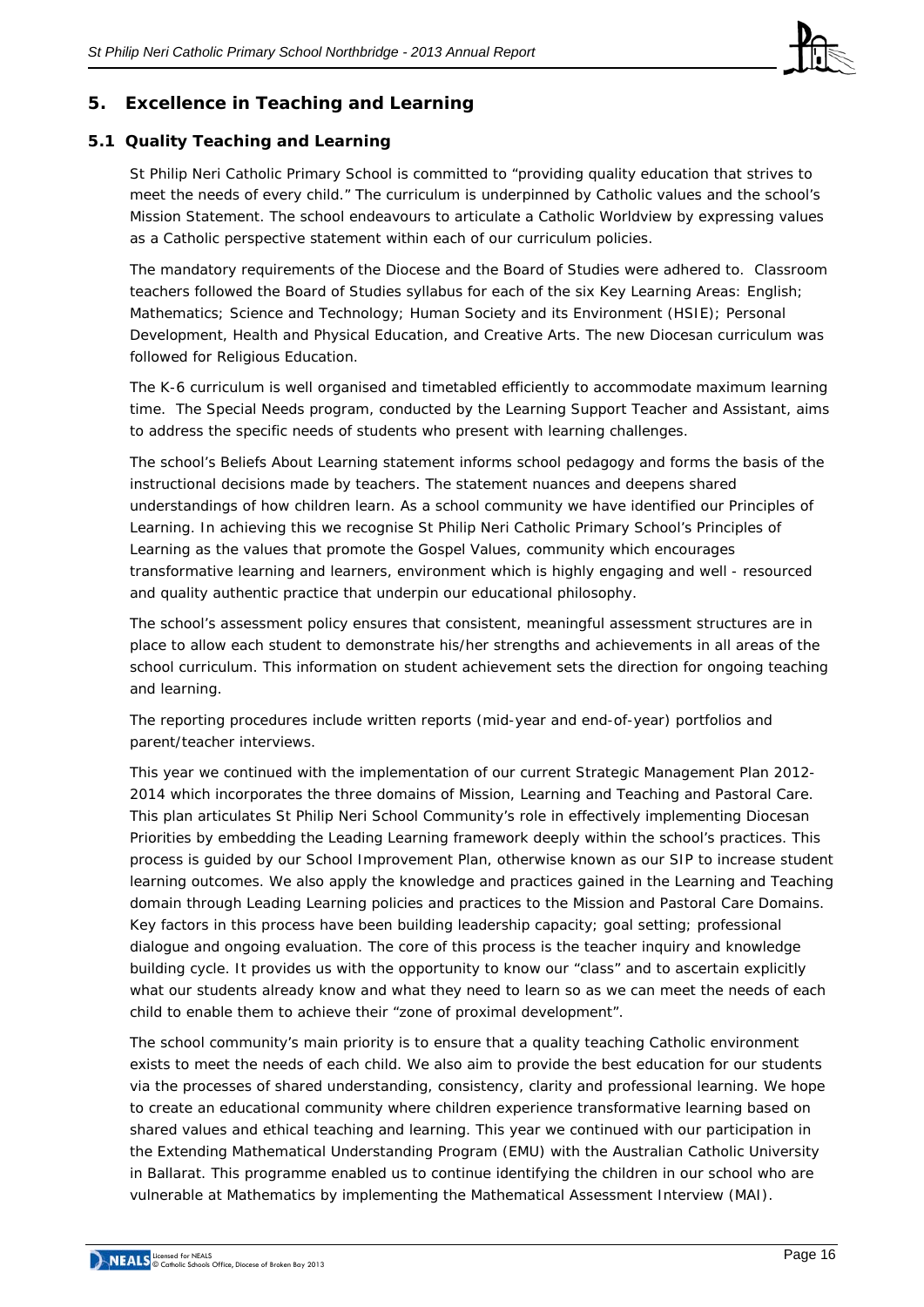

Teachers continued with their second phase of professional development on developing effective Mathematical pedagogical practices. This year we trained another Numeracy Specialist Teacher whose role is to work with the school's EMU team in continuing implementing the intervention program. St Philip Neri School Community's continued involvement in this project, has allowed teachers' pedagogical practices to evolve due to the action research and practitioner inquiry model that was implemented. As a result of continually targeting all vulnerable children K-6 and implementing interventions once again this has resulted in increased student learning outcomes. This is obvious in reassessed vulnerable children exhibiting growth of an average of 2 growth points. This program is sustainable as it is embedded in our Mathematics Policy. Another Numeracy Specialist will be trained and Phase 3 of the professional learning will continue next year. At St Philip Neri School we can now say that throughout our Maths programmes we are decreasing vulnerabilities for children learning Mathematics and this is evident in our NAPLAN data which explicitly articulates our continued growth in Mathematics Learning.

We have continued with our Strategic commitment to making technology integral to teaching and learning. The school's ICLT Co-ordinator has kept the staff abreast with new technologies and CSO initiatives at staff meetings. This year we introduced the staff to the implementation of iPads across the school. This involved intensive professional development for all members of staff as well as increased expenditure to purchase the necessary hardware to support this program. Teachers are continuing to use interactive whiteboards as an effective tool to promote optimum learning however we are updating to a more innovative model of the interactive whiteboard. We are constantly upgrading the school's ICLT hardware and software to ensure that there are adequate ICLT resources for all classes Kindergarten to Year 6. We are continuing with our vision of ICLT as an integral component of children's teaching and learning. The school librarian has successfully rolled out the new Destiny system which is assisting with managing the library resources more effectively.

We are still committed to enhancing students' intellectual quality. The teachers have continued to elicit higher order thinking skills in a mixed ability classroom. An increased number of higher-order thinking skills have also been implemented. Classroom teachers have continued to work with stage partners and support teachers to assist them in providing their students with a differentiated curriculum across all Key Learning Areas throughout their teaching day.

Identified students in Stages 1- 3 have come together to extend their thinking and learning using the Inquiry Model. The students were identified by a range of tests and teacher identification. All students were challenged to manage their time, problem solve, pose questions, build on others' ideas, think deeply and to reflect on their inquiry. The intention of this learning program was to extend the students but also to offer the inquiry model so that they could independently use it again in future learning. This year Inquiry Learning projects have included two Chemistry units focusing in on the study of Refraction and Reflection of light, and the molecular make up of Bubbles.

At St Philip Neri Catholic School we address Leading Learning, Professional Learning Culture and Quality Teaching by having a shared understanding of learning principles informed by current research which has led to effective pedagogical practices K – 6 and on-going transformation of all stakeholders in the community. Quality teaching and learning underpins our educational philosophy. The school benefits from working within a conceptual framework that brings together values, beliefs, shared leadership and authentic learning.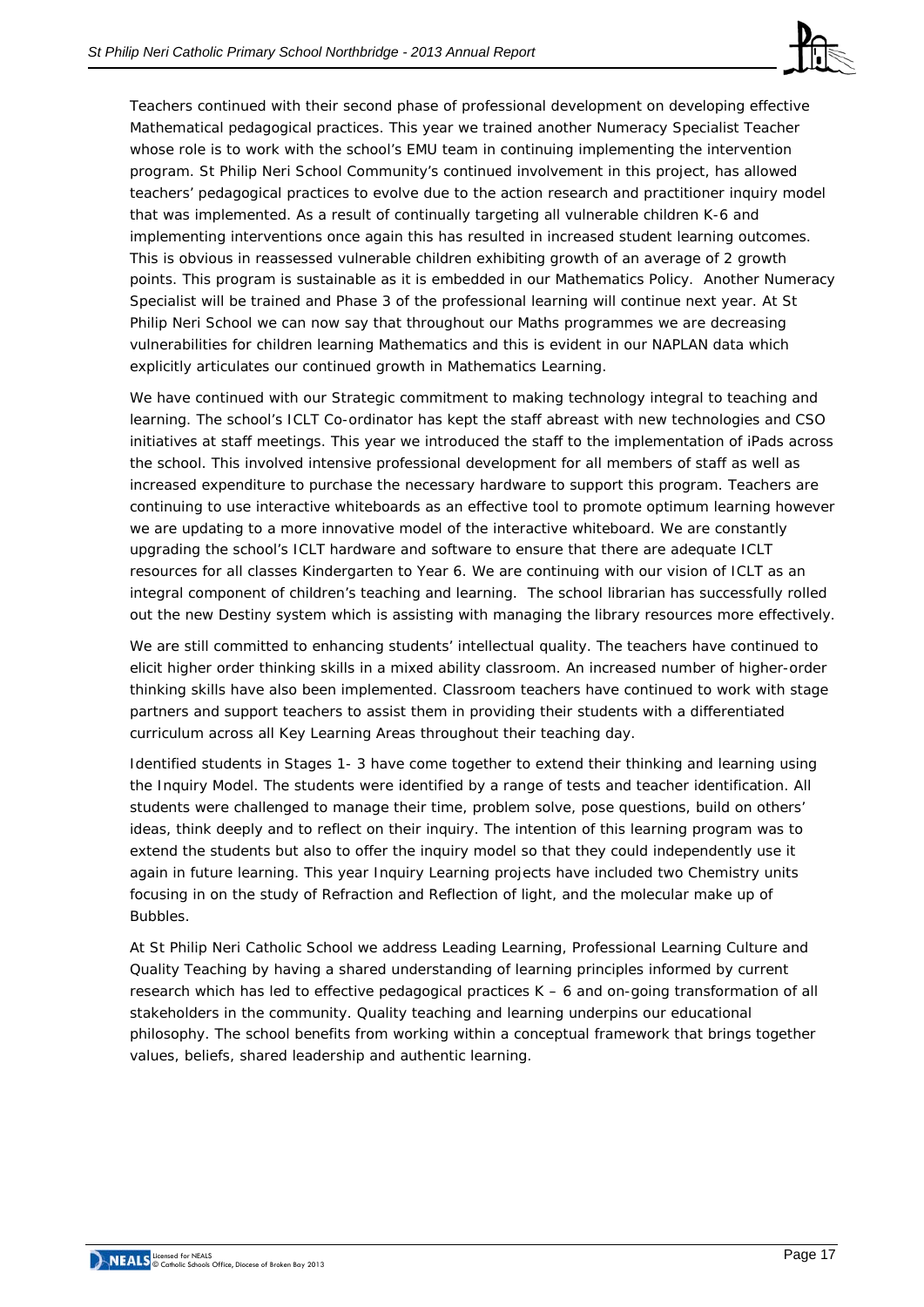

#### **5.2 Student Achievement**

Students in Years 3 and 5 undertook tests as part of the *National Assessment Program - Literacy and Numeracy* (NAPLAN) in May this year. NAPLAN assessment results provide valuable information about student achievements in literacy and numeracy. Analysis of these results assists school planning and is used to support teaching and learning programs.

Several points should be noted:

- **In Year 3**, students placed in Band 1 are achieving below the national minimum standard. Students in Band 2 are achieving at the national minimum standard. Students in Bands  $3 - 6$ are performing at a standard deemed to be above the national minimum standard. Students in Bands 5 and 6 are "at proficiency".
- **In Year 5** students in Band 3 are achieving below the national minimum standard. Students in Band 4 are achieving at the national minimum standard. Students in Bands 5 – 8 are performing above the national minimum standard. Students in Bands 7 and 8 are "at proficiency".
- Students who were exempted from any test were deemed not to have met the national minimum standard in that test area and are not included in band distributions.
- State data for Band distributions is sourced from the School Measurement and Reporting Toolkit (SMART2), developed by NSW Department of Education and Communities. All national data and state figures for the percentage at or above national minimum are sourced from the NAPLAN Summary Report (Preliminary Results for Achievement) published by the Australian Curriculum, Assessment and Reporting Authority (ACARA). All school data is sourced from SMART2. Because figures are rounded and exempted students are not included in Band distributions, percentages may not add up to 100.
- In the 2013 cohort, there were **25** students in Year 3 and **19** students in Year 5.

Detail on school performance is provided in the following tables. Band distributions and percentages of students achieving at or above the national minimum standard are shown separately for Years 3 and 5. Additional information can also be accessed from the *My School* website [\(http://www.myschool.edu.au/\)](http://www.myschool.edu.au/).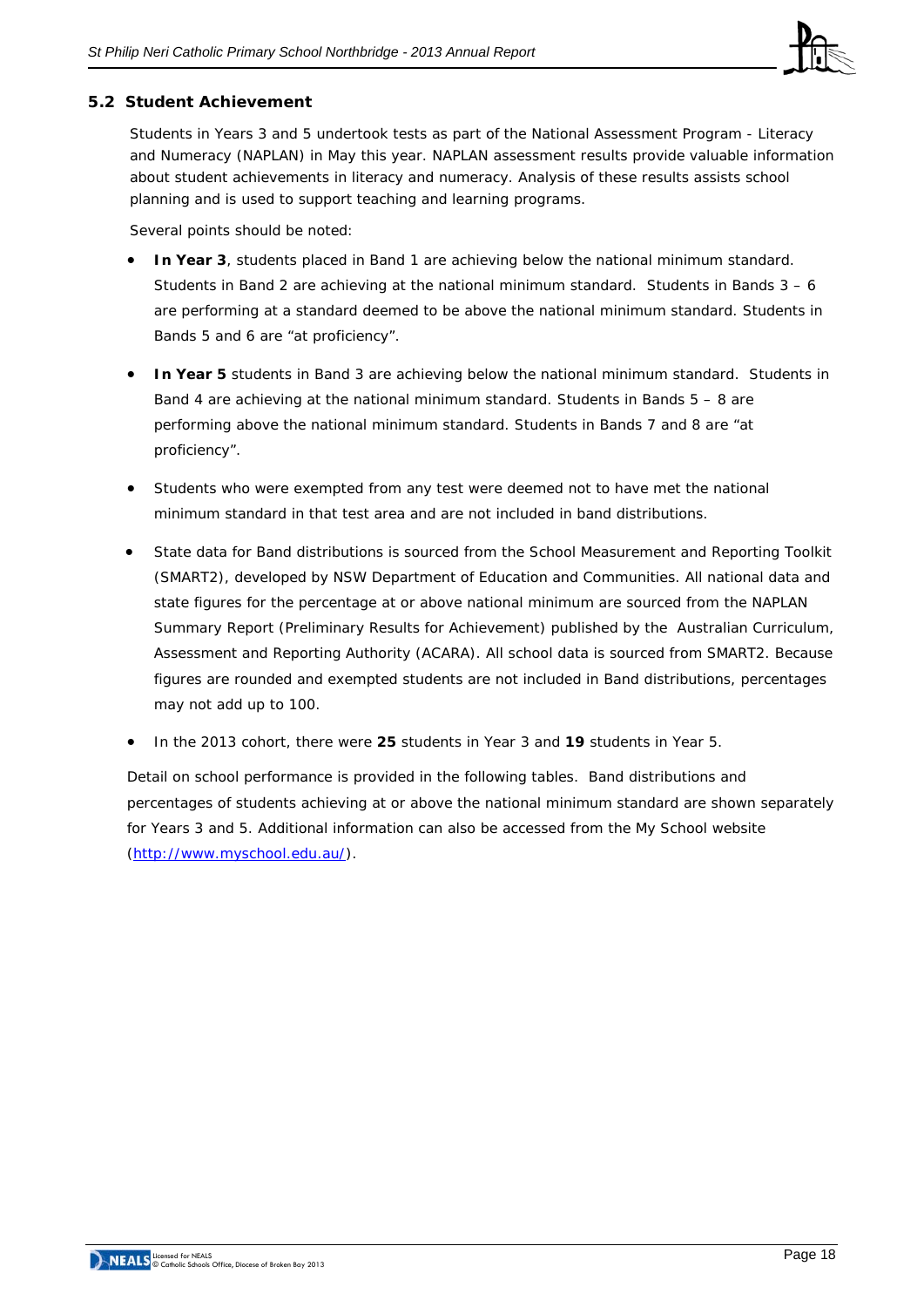|                 |          | <b>Band</b>    | <b>Band</b><br>$\mathbf{2}$ | <b>Band</b><br>3 | <b>Band</b><br>4 | <b>Band</b><br>5 | <b>Band</b><br>$6 (+)$ | % at or<br>above<br>national<br>minimum |
|-----------------|----------|----------------|-----------------------------|------------------|------------------|------------------|------------------------|-----------------------------------------|
| Reading         | State    | 2.8            | 9.7                         | 16.3             | 24.6             | 18.7             | 27.9                   | 96.3                                    |
|                 | National | 2.8            | 8.7                         | 17.3             | 23.5             | 22.6             | 23.2                   | 95.3                                    |
|                 | School   | $\Omega$       | 7.7                         | 7.7              | 19.2             | 15.4             | 50                     | 100                                     |
| Writing         | State    | 2.0            | 5.5                         | 15.2             | 23.1             | 37.0             | 17.2                   | 96.1                                    |
|                 | National | 3.1            | 5.2                         | 14.3             | 28.8             | 29.9             | 16.7                   | 95.0                                    |
|                 | School   | $\Omega$       | $\Omega$                    | 3.8              | 7.7              | 34.6             | 53.8                   | 100                                     |
| <b>Spelling</b> | State    | 4.4            | 5.6                         | 17.6             | 22.8             | 24.3             | 25.3                   | 95.5                                    |
|                 | National | 4.2            | 9.2                         | 17.2             | 24.9             | 23.0             | 19.5                   | 93.9                                    |
|                 | School   | $\Omega$       | $\overline{0}$              | 3.8              | 11.5             | 34.6             | 50                     | 100                                     |
| Gr. & Punct.    | State    | 3.2            | 7.5                         | 14.2             | 20.7             | 23.7             | 30.7                   | 96.4                                    |
|                 | National | 2.8            | 7.2                         | 14.8             | 22.3             | 24.0             | 27.1                   | 95.3                                    |
|                 | School   | $\overline{0}$ | 3.8                         | 7.7              | 15.4             | 15.4             | 57.7                   | 100                                     |
| <b>Numeracy</b> | State    | 2.8            | 8.3                         | 21.5             | 28.7             | 24.8             | 14.0                   | 96.5                                    |
|                 | National | 2.3            | 9.9                         | 23.9             | 30.4             | 20.6             | 11.0                   | 95.8                                    |
|                 | School   | $\Omega$       | 3.8                         | 7.7              | 23.1             | 26.9             | 38.5                   | 100                                     |

#### **Band Distributions (%) – Year 3**

It was very pleasing to note that the percentage of students achieving at Band 6 (and at Bands 5 and 6 combined) were at national figures or higher in every test area. It was also pleasing to see that the percentage of students in the lower Bands was much lower than national figures. The NAPLAN results at Year 3 indicate that current teaching programs and intervention strategies are working effectively to support student skills and knowledge across all facets of Literacy and Numeracy. These approaches will be continued in 2014 with the expectation that students will continue to extend and develop their skills in these critical areas. Prior to NAPLAN 2013 there was an identified weakness in Literacy across this cohort. Explicit intervention strategies were implemented and as a result the evidence is articulated in the children's results. The continued implementation of the EMU program has also contributed with the students' progress.

|                 |          | <b>Band</b><br>$3( - )$ | <b>Band</b><br>4 | <b>Band</b><br>5 | <b>Band</b><br>6 | <b>Band</b><br>7 | <b>Band</b><br>$8 (+)$ | % at or<br>above<br>national<br>minimum |
|-----------------|----------|-------------------------|------------------|------------------|------------------|------------------|------------------------|-----------------------------------------|
| Reading         | State    | 1.8                     | 9.4              | 22.6             | 28.9             | 22.1             | 15.3                   | 97.0                                    |
|                 | National | 1.9                     | 9.9              | 23.4             | 30.0             | 21.9             | 10.9                   | 96.2                                    |
|                 | School   | $\overline{0}$          | $\overline{0}$   | $\Omega$         | 26.3             | 42.1             | 31.6                   | 100                                     |
| Writing         | State    | 6.3                     | 8.8              | 32.3             | 29.7             | 15.2             | 7.8                    | 93.1                                    |
|                 | National | 6.4                     | 11.8             | 28.1             | 31.8             | 15.0             | 5.1                    | 91.7                                    |
|                 | School   | $\Omega$                | $\overline{0}$   | 21.1             | 31.6             | 21.1             | 26.3                   | 100                                     |
| <b>Spelling</b> | State    | 5.5                     | 8.1              | 21.1             | 27.3             | 24.7             | 13.2                   | 94.4                                    |
|                 | National | 5.0                     | 11.7             | 23.1             | 27.9             | 19.5             | 10.9                   | 93.1                                    |
|                 | School   | $\overline{0}$          | $\overline{0}$   | 10.5             | 31.6             | 47.4             | 10.5                   | 100                                     |
| Gr. & Punct.    | State    | 4.6                     | 9.3              | 21.8             | 22.3             | 23.1             | 19.0                   | 95.8                                    |
|                 | National | 3.3                     | 10.5             | 22.7             | 28.3             | 21.2             | 12.0                   | 94.8                                    |
|                 | School   | $\overline{0}$          | $\overline{0}$   | $\Omega$         | 21.1             | 52.6             | 26.3                   | 100                                     |
| <b>Numeracy</b> | State    | 5.1                     | 15.1             | 25.7             | 26.4             | 13.0             | 14.8                   | 94.0                                    |
|                 | National | 4.7                     | 15.4             | 26.4             | 26.7             | 15.7             | 9.3                    | 93.4                                    |
|                 | School   | $\Omega$                | $\Omega$         | $\Omega$         | 36.8             | 21.1             | 42.1                   | 100                                     |

#### **Band Distributions (%) – Year 5**

It was also pleasing that in all areas of testing, all students achieved at or above the national minimum indicating again that intervention and within-class support for students at risk is effective. Band distributions in reading continue to reflect relative strengths in this area, and provide support for continuing the current teaching programs.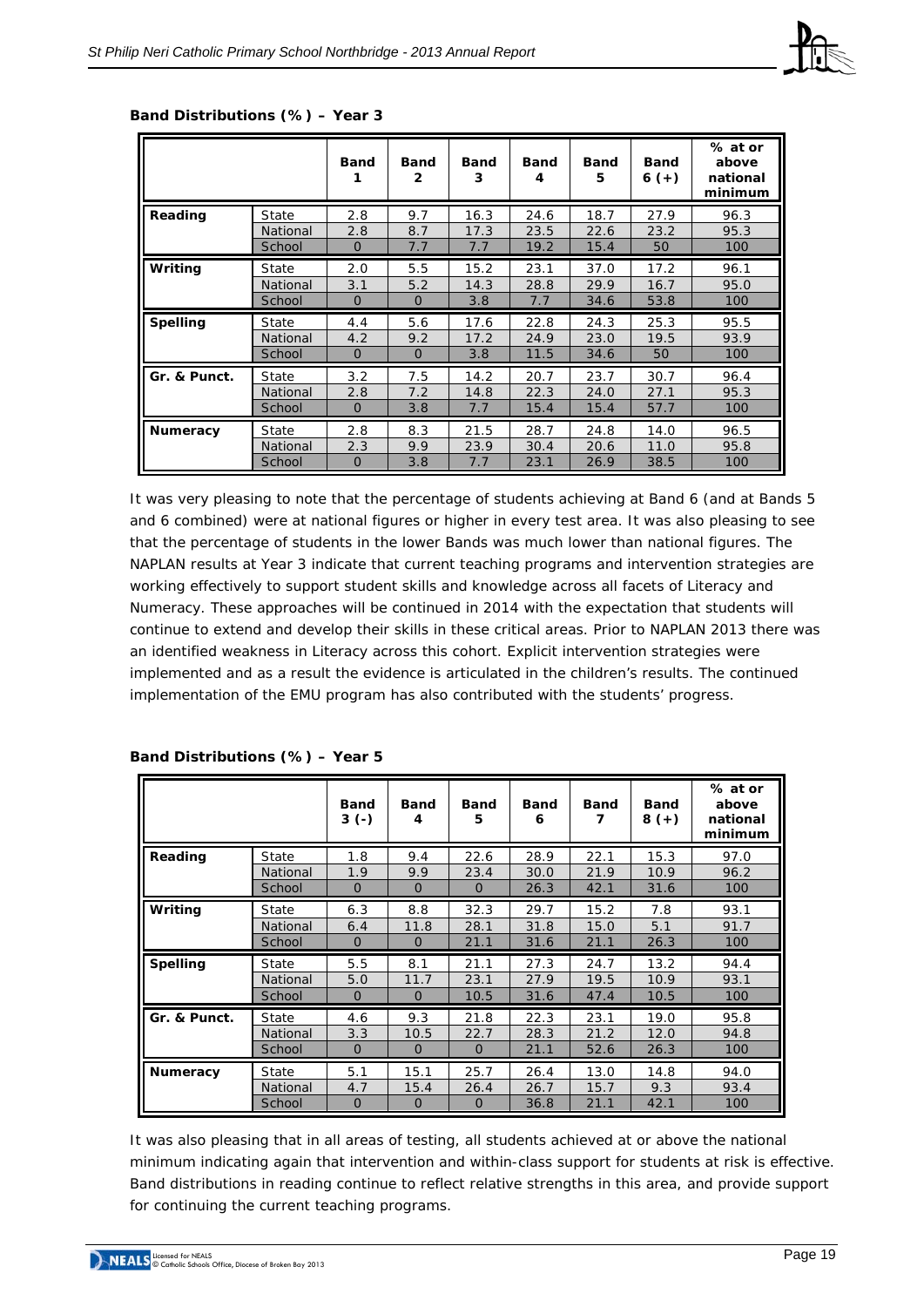

It is recognised that specific skills development has contributed to extending students in the higher Bands and this needs to continue. Our focus on all areas of literacy particularly writing where we gave attention to explicit criteria in teaching spelling and grammatical features particularly in regards to persuasive texts displayed increased student learning outcomes. Close attention to the standards typically expected at the higher levels will still be a priority in 2014, and explicit teaching of the necessary skills will be an emphasis. In 2014 our major focus will be increasing student outcomes in comprehension. The numeracy results were particularly encouraging and reflected the explicit teaching and intervention that has taken place has been sustained. Intervention from the EMU program has also contributed to the growth.

This is embedded in our practice to ensure further growth and development. We will also continue to review and refine expected standards and ways of teaching Mathematics in upper primary in order to enable more students to achieve at the higher levels and carry on the growth in transition to Stage 4. This review will be ongoing throughout 2014.

#### **External Competitions 2013**

Forty-eight primary students elected to participate in the Australasian Schools English Competition.

They received three Distinctions and twenty-two Credits.

Twenty-four students from Years 3 to 6 participated in the Australasian Schools Writing Competition.

The children demonstrated a high level of writing skills. They received one High Distinction, three Distinctions and six Credits.

Twenty-eight students participated in the Australasian Schools Spelling Assessment. They received two Distinctions and six Credits.

Fifty primary students elected to participate in the Australasian Schools Mathematics Competition. They received seven Distinctions and 23 Credits.

Twenty-six primary students elected to participate in the Australasian Schools Computer Competition. They received five Distinctions and eleven Credits.

Twenty-two primary students elected to participate in the Australasian Schools Science Competition. They received two Distinctions and eight Credits.

The results of the National Assessment Program - Literacy and school-based assessments across all classes in the school indicate that the Literacy program is highly effective in meeting each student's individual needs and encouraging them to reach their full potential.

The teachers and the Learning Support team continue to monitor the progress of individual students and respond appropriately by offering support and providing a wide range of appropriate resources and programs.

The excellent results reflect the outstanding teaching that the children receive, not only in the years they sit for the NAPLAN tests but throughout all the years of schooling at St Philip Neri Catholic School.

This year our targeted interventions which had an identified focus in the areas in reading and writing have increased student outcomes. We worked with literacy consultants on developing our skills on explicit spelling and writing pedagogical practices.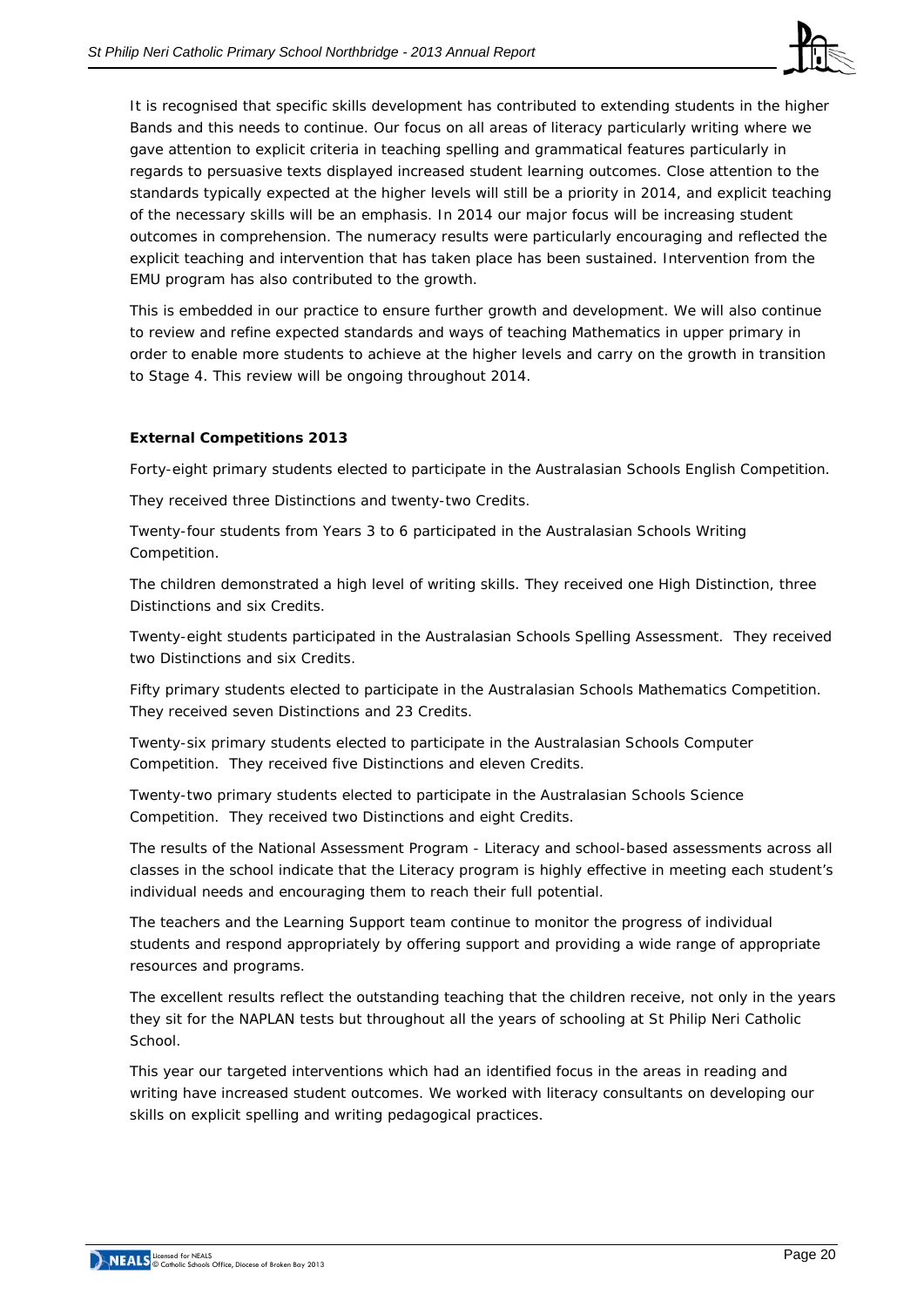

#### **Maths Olympiad**

Talented mathematicians in the primary classes are offered the opportunity to participate in extension activities with an emphasis on problem solving. Each year a team of upper primary students enter the Australian Primary Schools Mathematical Olympiads. This year we entered a team of thirty students from Years 4-6 in the Australasian Problem Solving Mathematical Olympiad Competition. The children are to be congratulated on their excellent problem solving skills.

This competition comprised of 5 competitions throughout the year where the children were involved in rigorous problem solving activities. This competition is implemented throughout South-East Asia where over 30,000 students participate. The St Philip Neri team scored in the top 25% of team scores in Division J.

Another student received a special encouragement award. Seven of our students scored in the top 10% and 23 students scored in the top 25%. We are so proud of our St Philip Neri students and their outstanding achievements. It has been exciting to see the children develop their problem solving skills and increase their level of proficiency.

#### **5.3 Extra Curricula Activities**

#### **Music**

A specialist music teacher is employed one day a week. All classes have one lesson per week. In addition there were opportunities for children to participate in a school choir. In the choir children enthusiastically demonstrated their talent at concerts for the rest of the school and for their families.

In Term 4 all students were involved in the School Christmas Concert, produced by the school's teachers. The performance was a great success and demonstrated our students' musical and dancing skills.

#### **Sport**

The school's Physical Education program catered for a diverse range of interests and abilities. It provided opportunities for skill development and exposure to a variety of sports and competitions.

The emphasis in class lessons has been on the development of fundamental motor and gross motor skills, gymnastics, dance, athletics and swimming.

In addition, the students attended clinics for soccer, rugby, cricket and Aussie rules.

The school held successful athletics and swimming carnivals. Children from Year 2 onward were able to participate in diocesan gala days for netball, soccer, basketball, cross country, athletics and swimming. Several elite athletes were chosen to represent Polding at the state level.

For our dance component this year the children had special instruction for the choreography for their Christmas Concert.

Years 3, 4, 5 and 6 students participated in a Surf Awareness program.

The children thoroughly enjoy the facilities at Northbridge Oval for their sporting program.

#### **Public Speaking**

In 2013 the whole school public speaking program was continued. Children from each class prepared and presented a speech to an audience of parents and children. The school participated in the Lower North Shore Cluster Public Speaking Competition. Two students were selected to participate in this event.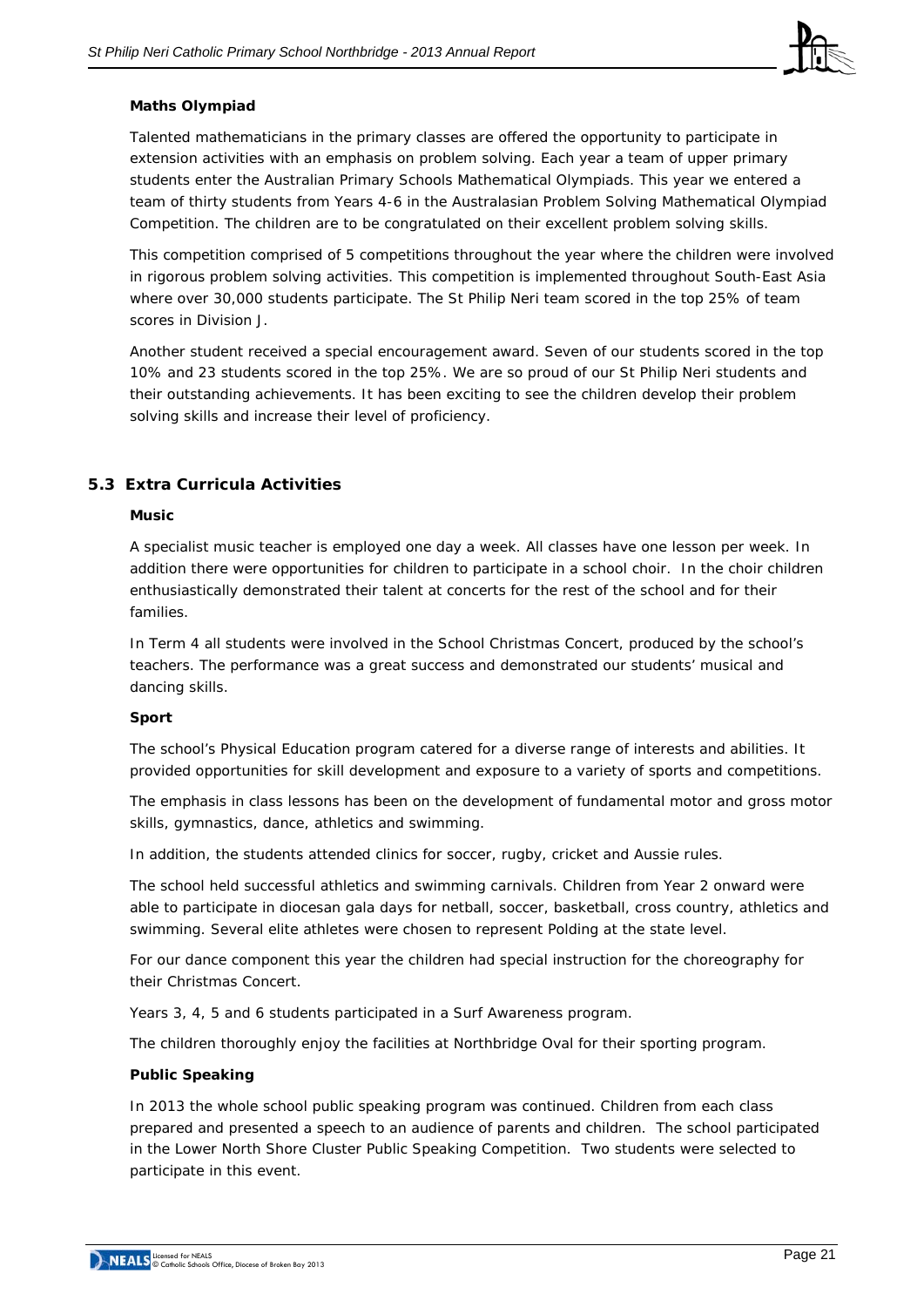

#### **Debating**

In 2013 our Stage 3 students were involved in a Debating Circle with neighbouring schools in the North Shore Cluster. The students had the opportunity to develop their skills in articulating their point of view and rebutting their case.

#### **Chess**

In 2013 children from Years K-6 had the opportunity to participate in the School Chess Coaching Classes operated by The Sydney Academy of Chess. This was highly successful as we had a Junior and a Senior class of 25 participants each. The children were very enthusiastic about developing their chess strategies and skills. Classes were held from 7.45- 8.45am on a Friday morning. It was astounding to witness the children's interest levels never diminishing. This year we had 40 students participate in the school's Chess Tournament.

#### **Languages**

In 2013 children also had the opportunity to study a foreign language. The languages on offer were Italian, French or Chinese. The children enjoyed learning these languages with their native speaking teachers.

#### **5.4 Professional Learning**

The teachers and support staff are committed to personal and professional development. Most of this occurs out of school hours during staff meetings, inservice courses, university courses and professional conferences.

At a Diocesan level staff attended a variety of courses in 2013 including:

CPR course, specific Occupational Health and Safety training, various technology-related professional learning opportunities; and

School-based professional learning utilised outside expertise, including Literacy, Numeracy and differentiated education consultants and personnel from the Catholic Schools Office.

Other courses attended by staff included:

First Aid, Anaphylaxis, WHS, Special Needs and Autism.

Workshops conducted by external education consultants focused on contemporary educational pedagogy.

Staff development days focused on Extending Mathematical Understanding Program, Leading Learning sessions led by educators from Auckland University, New Zealand.

The school's executive team continued their participation in the Leading Learning Educational Leadership sessions led by educators from Auckland University, New Zealand.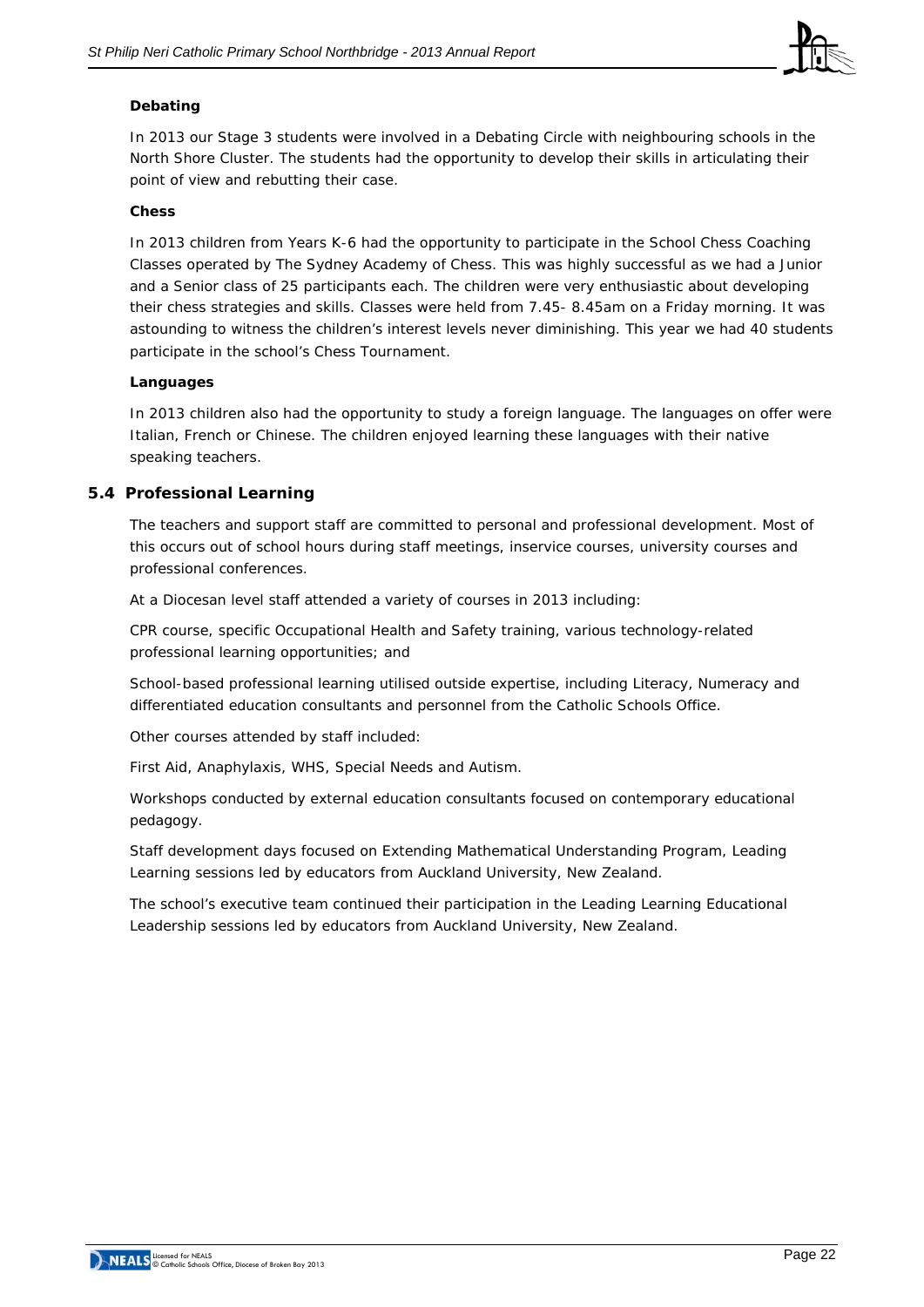

## **6. Strategic Initiatives**

#### **6.1 2013 Priorities and Achievements**

The Annual Plan for 2013 was developed from the School Strategic Plan 2012- 2014. The Annual Plan was presented to the school community at a P&F meeting. Key school initiatives for 2013 are outlined in four strategic domains in the Annual Plan. This year we continued to implement our Strategic Plan. Detailed below are the achievements so far:

- analysed NAPLAN results and designed strategies and implemented them in order to increase student outcomes;
- measured value added and organised programs to assist students whose growth is not marked;
- continued participation in the Extending Mathematical Understanding (EMU) Program run by ACU to deepen our knowledge in effective Mathematics teaching and increasing learning gains so as to promote the highest level of attainment for each child;
- continued implementation of the Mathematical Assessment Interviews for all students from Kindergarten to Year 6. We identified where the students were at with their Mathematic learning on the Growth Points Framework. This was a result of our work on the EMU Program;
- we continued to monitor and track their progress by implementing our whole school tracking device;
- implemented effective numeracy blocks;
- continued embedding up-to-date ICLT resources effectively in classroom practice;
- continued with implementation of Restorative Justice Program throughout the school;
- increased student outcomes in all Key Learning Areas and increased learning growth for all students;
- sustained our "bubble class" as this cohort of children transitioned into Year 2;
- continued with a focus on best practice in teaching of all Key Learning Areas. The Inquiry Learning model guided our professional development around Leading Learning and School Improvement in 2013 with Mathematics and Literacy as a continued focus;
- professional dialogue and goal setting were the key instruments of curriculum development;
- we continued to work closely with our SRC, Restorative Justice leaders and the rest of the community to successfully supplement our Buddy system;
- ICLT continued to be a priority area. The school continued to upgrade and expand hardware and infrastructure. The ongoing deployment of new technology e.g. the effective use of iPads continued to challenge educators to examine pedagogy and beliefs about learning. The continued support of the P&F in fundraising facilitated the introduction of iPads in the school;
- we continued to ensure there was a consistent approach and intent in addressing the needs of all students including the gifted;
- in Stage 3 we continued implementing a "Middle Schooling" approach which focused on such aspects as the relevance, pedagogy, competence, ethics and awareness involved in educating the early adolescent learner;
- we sustained enrolments in Stage 3 for 2013 which resulted in the formation of a Year 5 and Year 6 class; and
- we introduced and implemented the KidsMatter programme to nurture the social and mental well-being of students.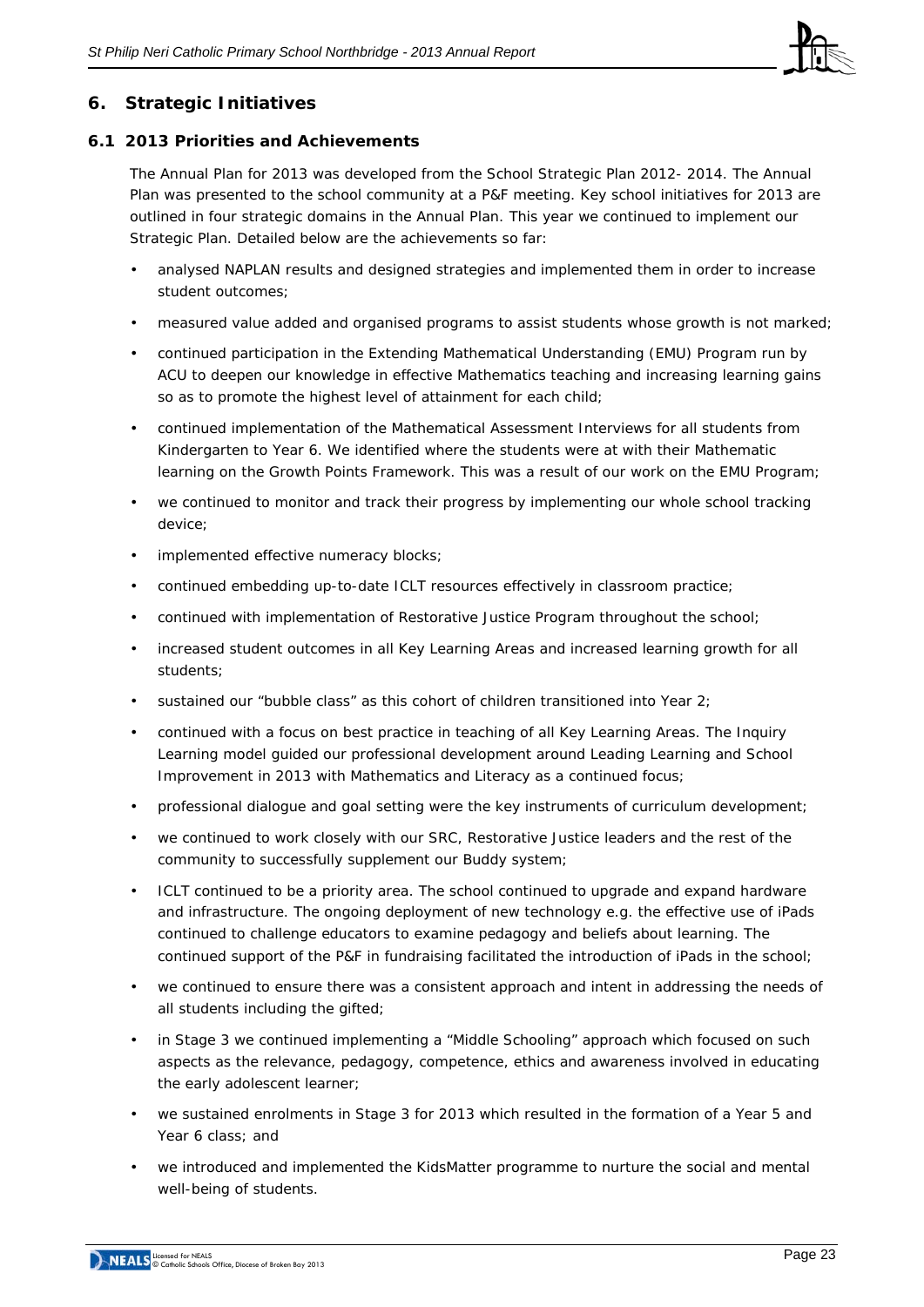

## **6.2 2014 Priorities and Challenges**

During 2014, the school will continue with a focus on leading learning in the teaching of all Key Learning Areas. Our current Strategic Management Plan will be evaluated, consolidated, developed and communicated to the school community. The Inquiry Model framework is embedded in our practice and will continue to guide our professional development around leading learning and pedagogical practices in 2014 with our focus being reading and mathematics. A major focus will be the introduction of the NSW Australian Curriculum which will involve professional learning for all members of the school community. We will target increasing student outcomes in comprehension. St Philip Neri will continue to participate in the third phase of the Extending Mathematical Understanding Program run by ACU to continue deepening their knowledge in effective Mathematics teaching and increasing learning gains so as to promote the highest level of attainment for each child in the areas of Space and Measurement. The School Improvement Agenda will involve goal setting, professional dialogue and analysis of student data will be at the centre of curriculum development. During the 2014 school year, ICLT will continue to be a priority area whereby we will continue to introduce a variety of multi-media technologies that will be integral to our implementation of the new curriculum. 2014 will be an exciting year as we enter a new educational year full of direction guided by our School Strategic Management and Annual School Improvement Plans. Our "Bubble Class" will also transition smoothly into two Year 3 classes which reinforces the high level of sustainability for this particular cohort of children. Our Stage 3 cohort will enjoy another year of a Year 5 and Year 6 scenario. A continuing challenge will be planning strategically so as we can maintain providing a high quality teaching facility whilst effectively implementing a new curriculum and still encountering Government funding cuts.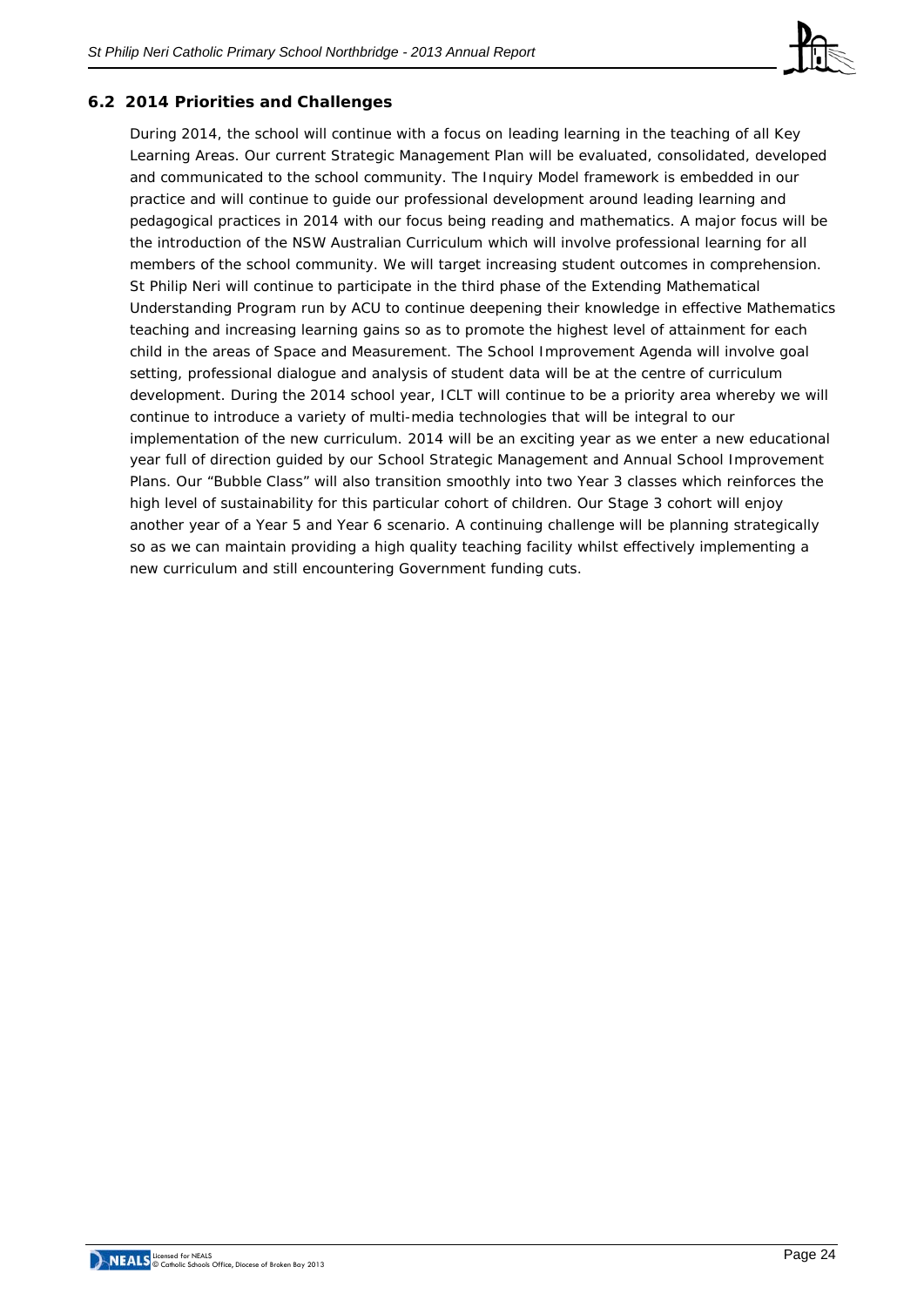

## **7. Parent Participation**

#### **7.1 Introduction**

There is a strong sense of community at St Philip Neri and parents are actively involved in all aspects of school life. Parents value education and are interested in all that pertains to their child's learning. The P&F represents all families and friends of students at the school. The P&F is very active and involved in raising funds for the benefit of students, enhancing the profile of the school and strengthening ties within the school community. It is a very strong and active organisation and is an integral part of this school.

The P&F meets once each term with the Executive meeting an additional four times. There is an annual election of office bearers to the Executive Committee. Their role is to facilitate, coordinate and organise activities within the Association.

In 2013 there was one major fundraiser: a Dinner Dance (in May) entitled "Casino Royale" coordinated by Year 2. The parents decided to raise funds from proceeds of the Dinner Dance for the purchase and installation of new seating and iPads for the children. The equipment was greatly appreciated by the children and their teachers.

The P&F Executive Committee also organised and catered for the Tears and Tissues for Kindergarten parents on the first day of school, pizza lunch for St Philip Neri Day, school disco and the morning tea for Grandparent's and Grandfriend's Day.

Every class has a group of parents who take on the role of class parents. In 2013 their responsibilities included:

- co-ordinating informal get-togethers for parents and children
- welcoming new families
- helping mothers with new babies or illness in the family
- assisting class teachers in a variety of roles
- assisting the P&F with fundraising efforts and social events.
- Specific functions included organising:
- Mother's Day Afternoon Tea
- Welcome Morning Tea for Kindergarten parents
- End of Year Party
- Welcome Drinks Evening
- Father's Day Breakfast
- Afternoon Tea after Confirmation
- Morning Tea after First Communion.

The parents also assisted in the launch of our KidsMatter Program. Some parents who are artists assisted the children in designing and painting our KidsMatter Mural. These activities enhanced the spirit of the community and helped to make everyone feel very welcome and involved at the school.

The school promotes and encourages the concept of parents supporting the class teacher in optimising the learning opportunities for the children. Teachers value and appreciate the extra support provided by parents. Parents have assisted in the curriculum areas of literacy, numeracy, sport, technology, art and science. In addition they have accompanied classes on excursions and assisted in the library and the learning centre. During the year parents have worked closely with the teacher-librarian shelving and covering library books and take-home reading books.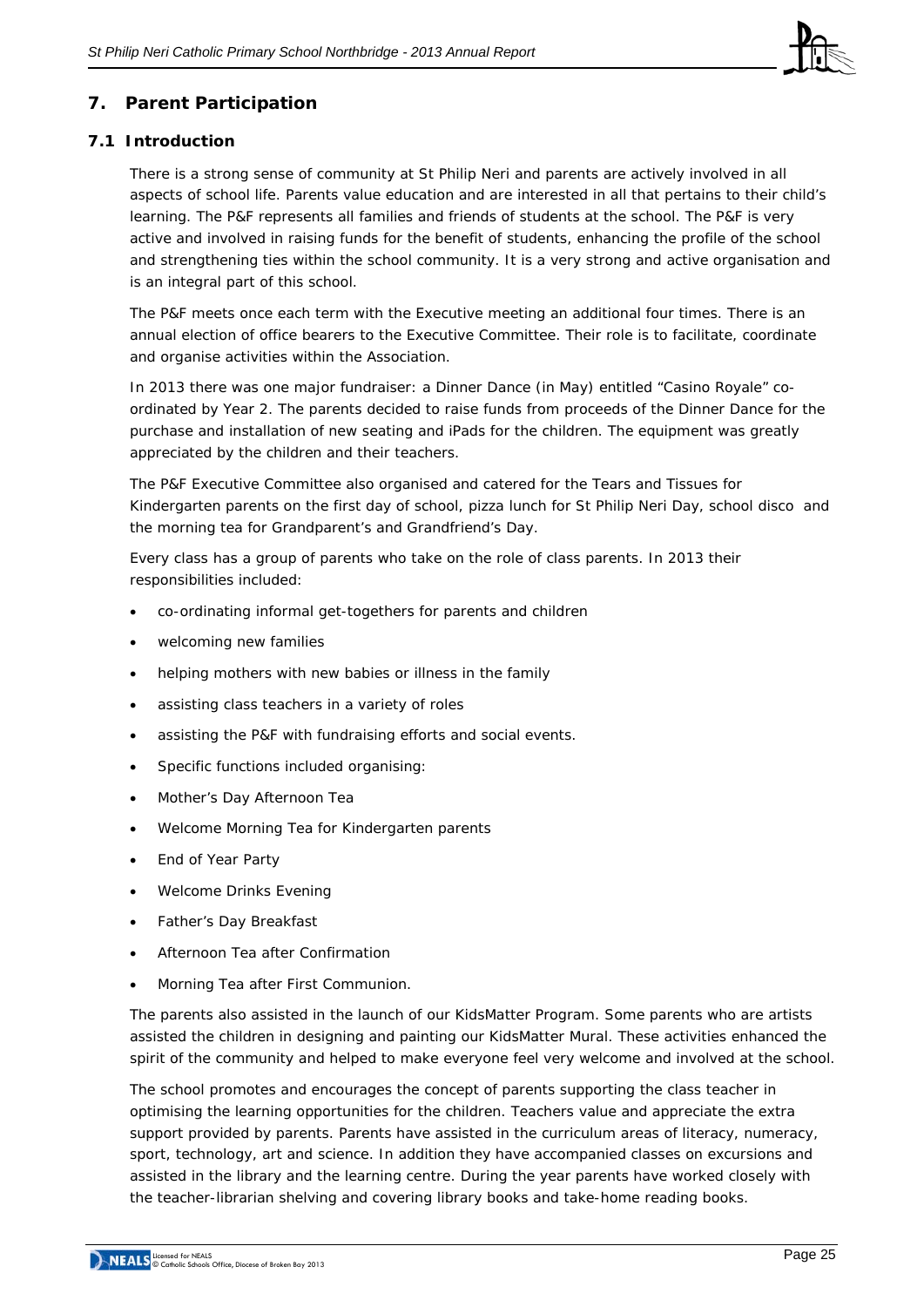

The Uniform Shop is run by parent volunteers. They manage the shop and organise the ordering, purchasing and stocking of summer, winter, and sports uniforms. Profits from the Uniform Shop are presented to the P&F. Parents are always supportive of our sporting events. Many parents assisted at our whole school swimming and athletics carnivals. Parents also helped with the coaching and training of our athletes for gala days and cluster carnivals and were often called upon to take on significant roles at these events.

In 2013 some family members suffered severe illness. The parents of the St Philip Neri community need to be commended for the way in which they reached out and assisted these families by preparing meals, minding children, and collecting and dropping off children to school.

2013 was another year that we greatly valued our amazing parents and their participation at St Philip Neri! It was another year to give thanks for being blessed with the continued valuable partnership that we have with our parents.

#### **7.2 Parent Satisfaction**

At the end of 2013, parents of St Philip Neri were once again invited to complete a survey about the school. The following areas were noted as valued by the parent community:

#### **Catholic Mission**

- The great support from teachers and other parents in developing the values that are pertinent to Catholic Life
- The excellent support that is provided for parents and families throughout the Parish based Sacramental Programs
- The way in which the school community practises what it preaches and encourages the children to implement what they learn throughout their everyday life and in their relationships with each other and their teachers.
- The warm and generous community feel.
- The excellent preparation that is provided via the Sacramental Program which enables children to have a deeper understanding of the Sacrament.
- An environment which promotes learning and faith formation of students
- Great sense of community and the diverse opportunities to be involved in the life and values of the school
- A school that lives up to parent expectations of providing a faith based education
- The way in which the school, religious curriculum and liturgies provide children with a sense of belonging to a Catholic Community.

#### **Teaching and Learning**

- The quality and content of the teaching syllabus
- The excellent, caring and supportive teachers
- The well -resourced and supportive learning environment
- The organisation and structure of the classrooms
- Engaging learning environments
- School's enthusiasm for excellence and imaginative approach to new learning initiatives.
- Excellent level of care and attention for each child.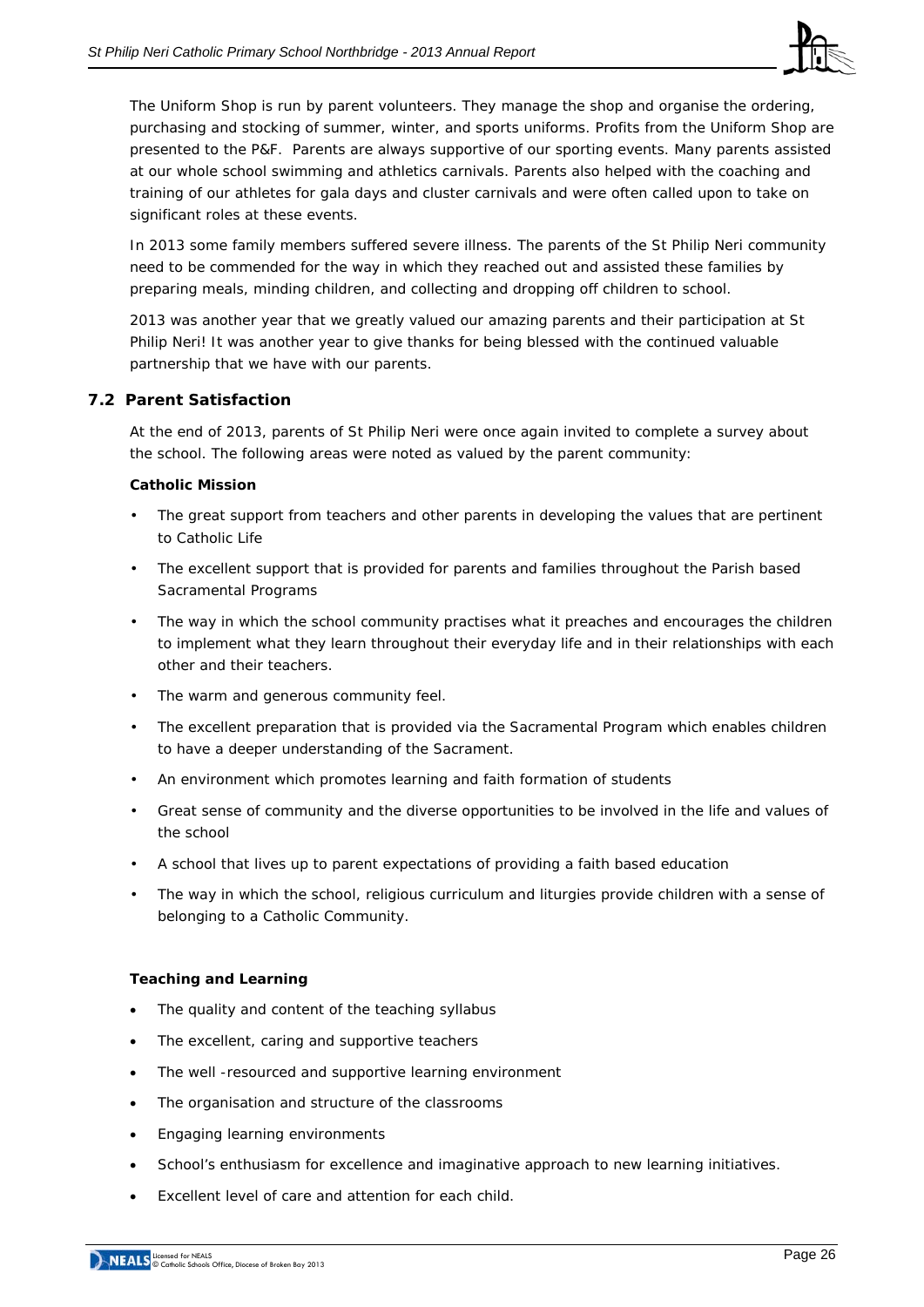

- Individual needs are addressed in an ideal learning environment
- Children's learning is supported and encouraged which leads to increased levels of confidence and competence for all children
- Provision of a well -rounded and positive education
- Highly qualified, committed, caring, dedicated and experienced teachers
- Highly motivated staff who strive to meet children's needs
- Nurturing environment
- Diverse educational and extra-curricular opportunities are provided
- High parent involvement in classrooms

#### **Pastoral Care**

- The introduction of the KidsMatter program for parents and children has assisted parents to recognise signals of stress, anxiety and worry. It has also provided strategies to deal with these situations.
- The way the KidsMatter Program has united parents and children.
- The KidsMatter launch day which was a fantastic celebration for all families.
- The stunning KidsMatter Mural which is a daily reminder of the importance of "Mental and Social Well-being" for all.
- Parent Workshops presented by the KidsMatter educational consultant.
- A beautiful nurturing environment.
- Class parents.
- School fosters genuine care and concern across the St Philip Neri Catholic Community.
- An environment which is enriching, welcoming, supportive and fun.
- An inclusive community and a sense of belonging permeates.
- Everybody knows your name!
- An authentic family atmosphere exists.